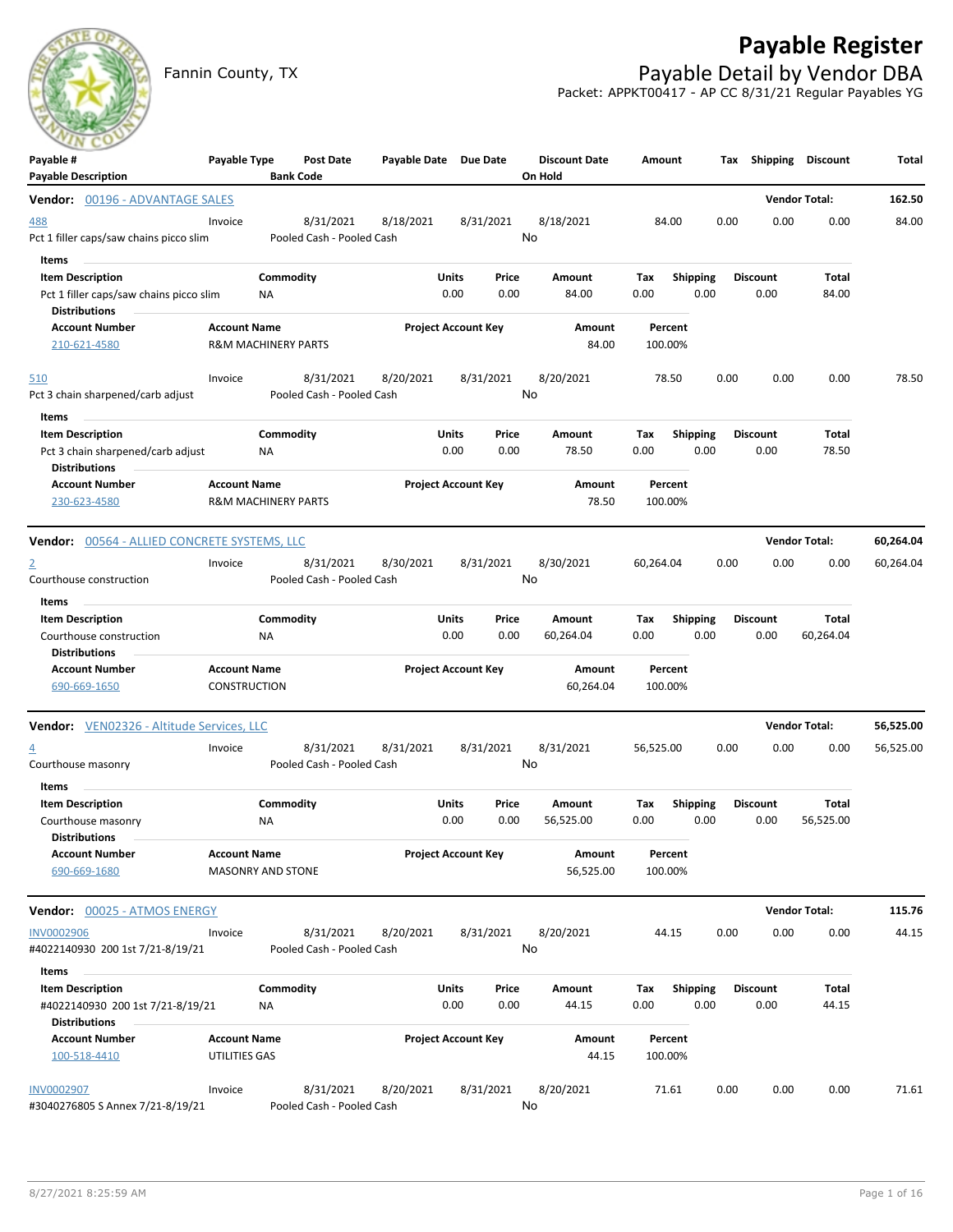| <b>Payable Register</b>                                                                          |                                                    |                                        |                       |                            |               |                                 |             |                         |      |                         | Packet: APPKT00417 - AP CC 8/31/21 Regular Payables YG |          |
|--------------------------------------------------------------------------------------------------|----------------------------------------------------|----------------------------------------|-----------------------|----------------------------|---------------|---------------------------------|-------------|-------------------------|------|-------------------------|--------------------------------------------------------|----------|
| Payable #<br><b>Payable Description</b>                                                          | Payable Type                                       | Post Date<br><b>Bank Code</b>          | Payable Date Due Date |                            |               | <b>Discount Date</b><br>On Hold | Amount      |                         |      | Tax Shipping Discount   |                                                        | Total    |
| Items                                                                                            |                                                    |                                        |                       |                            |               |                                 |             |                         |      |                         |                                                        |          |
| <b>Item Description</b><br>#3040276805 S Annex 7/21-8/19/21                                      | <b>NA</b>                                          | Commodity                              |                       | Units<br>0.00              | Price<br>0.00 | Amount<br>71.61                 | Tax<br>0.00 | Shipping<br>0.00        |      | <b>Discount</b><br>0.00 | <b>Total</b><br>71.61                                  |          |
| <b>Distributions</b>                                                                             |                                                    |                                        |                       |                            |               |                                 |             |                         |      |                         |                                                        |          |
| <b>Account Number</b><br>100-513-4410                                                            | <b>Account Name</b><br>UTILITIES GAS               |                                        |                       | <b>Project Account Key</b> |               | Amount<br>71.61                 |             | Percent<br>100.00%      |      |                         |                                                        |          |
| Vendor: 00481 - BBC Consulting                                                                   |                                                    |                                        |                       |                            |               |                                 |             |                         |      |                         | <b>Vendor Total:</b>                                   | 2,981.26 |
| 8302<br>June-July 2021 DA laptops deployed                                                       | Invoice                                            | 8/31/2021<br>Pooled Cash - Pooled Cash | 8/1/2021              | 8/31/2021                  |               | 8/1/2021<br>No                  | 2,081.26    |                         | 0.00 | 0.00                    | 0.00                                                   | 2,081.26 |
| Items                                                                                            |                                                    |                                        |                       |                            |               |                                 |             |                         |      |                         |                                                        |          |
| <b>Item Description</b><br>June-July 2021 DA laptops deployed<br><b>Distributions</b>            | ΝA                                                 | Commodity                              |                       | Units<br>0.00              | Price<br>0.00 | Amount<br>2,081.26              | Tax<br>0.00 | <b>Shipping</b><br>0.00 |      | <b>Discount</b><br>0.00 | <b>Total</b><br>2,081.26                               |          |
| <b>Account Number</b><br>413-413-4420                                                            | <b>Account Name</b>                                | OTHER PROFESSIONAL SERVICES            |                       | <b>Project Account Key</b> |               | Amount<br>2,081.26              |             | Percent<br>100.00%      |      |                         |                                                        |          |
| 8316<br>September 2021 consulting fee                                                            | Invoice                                            | 8/31/2021<br>Pooled Cash - Pooled Cash | 8/31/2021             | 8/31/2021                  |               | 8/31/2021<br>No                 |             | 900.00                  | 0.00 | 0.00                    | 0.00                                                   | 900.00   |
| Items                                                                                            |                                                    |                                        |                       |                            |               |                                 |             |                         |      |                         |                                                        |          |
| <b>Item Description</b><br>September 2021 consulting fee<br><b>Distributions</b>                 | ΝA                                                 | Commodity                              |                       | Units<br>0.00              | Price<br>0.00 | Amount<br>900.00                | Tax<br>0.00 | <b>Shipping</b><br>0.00 |      | <b>Discount</b><br>0.00 | <b>Total</b><br>900.00                                 |          |
| <b>Account Number</b><br>100-503-1070                                                            | <b>Account Name</b>                                | SALARY PART-TIME TECHNICIAN            |                       | <b>Project Account Key</b> |               | Amount<br>900.00                |             | Percent<br>100.00%      |      |                         |                                                        |          |
|                                                                                                  |                                                    |                                        |                       |                            |               |                                 |             |                         |      |                         |                                                        |          |
| Vendor: 00804 - BI-LO WHOLESALE, INC                                                             |                                                    |                                        |                       |                            |               |                                 |             |                         |      |                         | <b>Vendor Total:</b>                                   | 39.25    |
| 5784115<br>Pct 2 Shop supplies-rags/hand cleaner/air chuc Pooled Cash - Pooled Cash              | Invoice                                            | 8/31/2021                              | 8/18/2021             | 8/31/2021                  |               | 8/18/2021<br>No                 |             | 39.25                   | 0.00 | 0.00                    | 0.00                                                   | 39.25    |
| Items                                                                                            |                                                    |                                        |                       | Units                      |               |                                 |             |                         |      | <b>Discount</b>         |                                                        |          |
| <b>Item Description</b><br>Pct 2 Shop supplies-rags/hand cleaner/air  NA<br><b>Distributions</b> |                                                    | Commodity                              |                       | 0.00                       | Price<br>0.00 | Amount<br>39.25                 | Tax<br>0.00 | <b>Shipping</b><br>0.00 |      | 0.00                    | Total<br>39.25                                         |          |
| <b>Account Number</b><br>220-622-3400                                                            | <b>Account Name</b><br><b>SHOP SUPPLIES</b>        |                                        |                       | <b>Project Account Key</b> |               | Amount<br>39.25                 |             | Percent<br>100.00%      |      |                         |                                                        |          |
| Vendor: VEN02738 - Blackfish Intelligence                                                        |                                                    |                                        |                       |                            |               |                                 |             |                         |      |                         | <b>Vendor Total:</b>                                   | 1,564.15 |
| 205195<br>CR-19-27026 H. Wallace- T. Smith Attorney                                              | Invoice                                            | 8/31/2021<br>Pooled Cash - Pooled Cash | 8/19/2021             | 8/31/2021                  |               | 8/19/2021<br>No                 | 1,564.15    |                         | 0.00 | 0.00                    | 0.00                                                   | 1,564.15 |
| Items                                                                                            |                                                    | Commodity                              |                       | Units                      |               |                                 |             | Shipping                |      |                         | Total                                                  |          |
| <b>Item Description</b><br>CR-19-27026 H. Wallace- T. Smith Attorney NA<br><b>Distributions</b>  |                                                    |                                        |                       | 0.00                       | Price<br>0.00 | Amount<br>1,564.15              | Tax<br>0.00 | 0.00                    |      | Discount<br>0.00        | 1,564.15                                               |          |
| <b>Account Number</b><br>100-435-4390                                                            | <b>Account Name</b><br><b>INVESTIGATOR EXPENSE</b> |                                        |                       | <b>Project Account Key</b> |               | Amount<br>1,564.15              |             | Percent<br>100.00%      |      |                         |                                                        |          |
| Vendor: 00800 - Bonham Quick Lube                                                                |                                                    |                                        |                       |                            |               |                                 |             |                         |      |                         | <b>Vendor Total:</b>                                   | 244.00   |
| 111770<br>Sheriff 2018 Dodge #3272 oil change/tire rotat Pooled Cash - Pooled Cash               | Invoice                                            | 8/31/2021                              | 8/17/2021             | 8/31/2021                  |               | 8/17/2021<br>No                 |             | 67.00                   | 0.00 | 0.00                    | 0.00                                                   | 67.00    |
| Items                                                                                            |                                                    |                                        |                       |                            |               |                                 |             |                         |      |                         |                                                        |          |
| <b>Item Description</b><br>Sheriff 2018 Dodge #3272 oil change/tire  NA                          |                                                    | Commodity                              |                       | Units<br>0.00              | Price<br>0.00 | Amount<br>67.00                 | Tax<br>0.00 | <b>Shipping</b><br>0.00 |      | <b>Discount</b><br>0.00 | Total<br>67.00                                         |          |
| <b>Distributions</b><br><b>Account Number</b><br>100-560-4540                                    | <b>Account Name</b><br>R & M AUTOMOBILES           |                                        |                       | <b>Project Account Key</b> |               | Amount<br>67.00                 |             | Percent<br>100.00%      |      |                         |                                                        |          |
| 111893<br>Pct 3 2017 Chev #318 mount tires                                                       | Invoice                                            | 8/31/2021<br>Pooled Cash - Pooled Cash | 8/19/2021             | 8/31/2021                  |               | 8/19/2021<br>No                 |             | 60.00                   | 0.00 | 0.00                    | 0.00                                                   | 60.00    |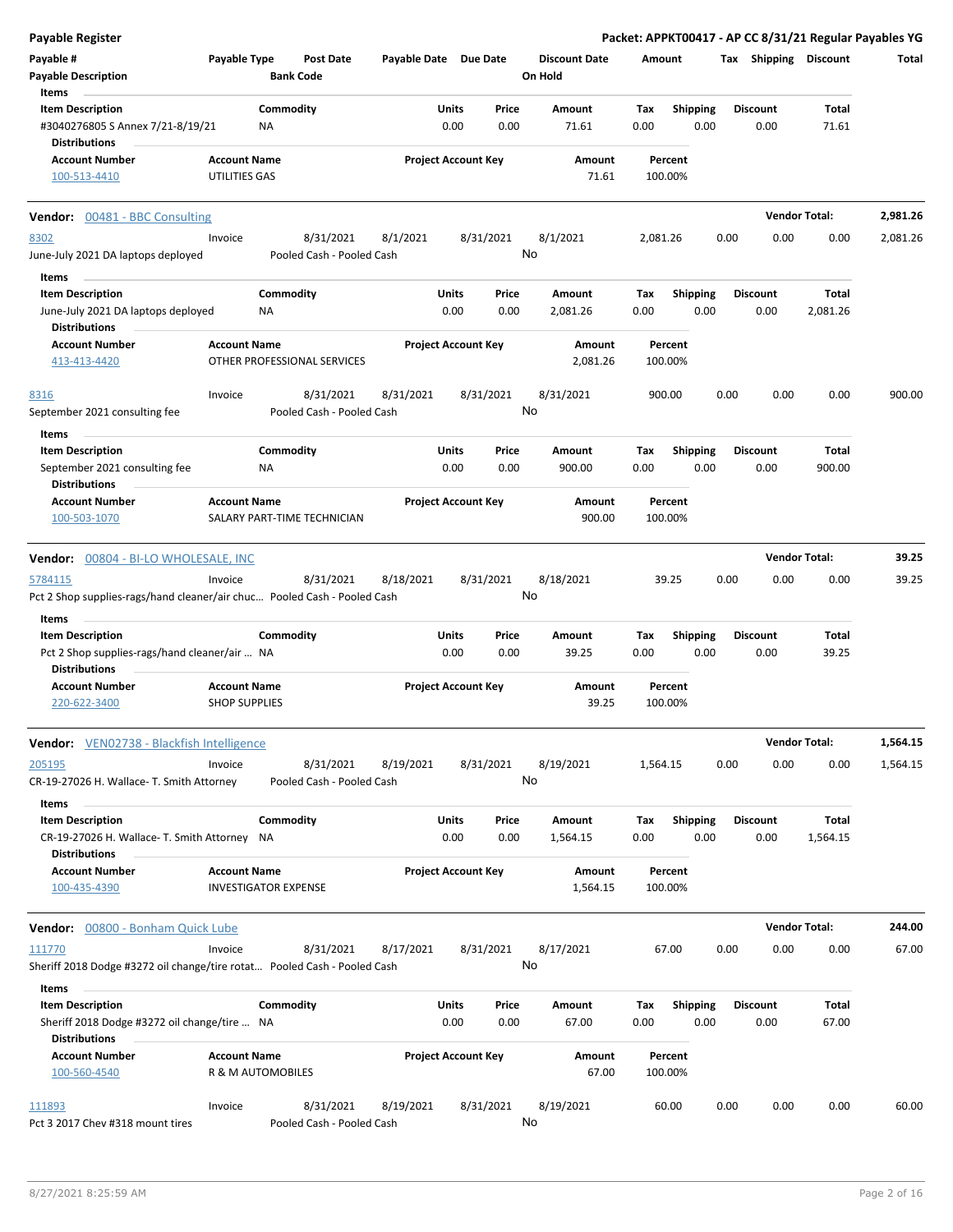| <b>Payable Register</b>                                                             |                                             |                         |                                        |                       |                            |               |                                 |                    |                  |      |                         | Packet: APPKT00417 - AP CC 8/31/21 Regular Payables YG |        |
|-------------------------------------------------------------------------------------|---------------------------------------------|-------------------------|----------------------------------------|-----------------------|----------------------------|---------------|---------------------------------|--------------------|------------------|------|-------------------------|--------------------------------------------------------|--------|
| Payable #<br><b>Payable Description</b>                                             | Payable Type                                | <b>Bank Code</b>        | <b>Post Date</b>                       | Payable Date Due Date |                            |               | <b>Discount Date</b><br>On Hold | Amount             |                  |      | Tax Shipping Discount   |                                                        | Total  |
| Items                                                                               |                                             |                         |                                        |                       |                            |               |                                 |                    |                  |      |                         |                                                        |        |
| <b>Item Description</b><br>Pct 3 2017 Chev #318 mount tires<br><b>Distributions</b> |                                             | Commodity<br><b>NA</b>  |                                        |                       | Units<br>0.00              | Price<br>0.00 | Amount<br>60.00                 | Tax<br>0.00        | Shipping<br>0.00 |      | <b>Discount</b><br>0.00 | Total<br>60.00                                         |        |
| <b>Account Number</b>                                                               | <b>Account Name</b>                         |                         |                                        |                       | <b>Project Account Key</b> |               | Amount                          | Percent            |                  |      |                         |                                                        |        |
| 230-623-4590                                                                        |                                             | R&M MACH. TIRES & TUBES |                                        |                       |                            |               | 60.00                           | 100.00%            |                  |      |                         |                                                        |        |
| 111994                                                                              | Invoice                                     |                         | 8/31/2021                              | 8/20/2021             |                            | 8/31/2021     | 8/20/2021                       | 47.00              |                  | 0.00 | 0.00                    | 0.00                                                   | 47.00  |
| Sheriff 2019 Ford #5299 oil change                                                  |                                             |                         | Pooled Cash - Pooled Cash              |                       |                            |               | No                              |                    |                  |      |                         |                                                        |        |
| Items                                                                               |                                             |                         |                                        |                       |                            |               |                                 |                    |                  |      |                         |                                                        |        |
| <b>Item Description</b><br>Sheriff 2019 Ford #5299 oil change                       |                                             | Commodity<br><b>NA</b>  |                                        |                       | Units<br>0.00              | Price<br>0.00 | Amount<br>47.00                 | Tax<br>0.00        | Shipping<br>0.00 |      | <b>Discount</b><br>0.00 | Total<br>47.00                                         |        |
| <b>Distributions</b>                                                                |                                             |                         |                                        |                       |                            |               |                                 |                    |                  |      |                         |                                                        |        |
| <b>Account Number</b><br>100-560-4540                                               | <b>Account Name</b>                         | R & M AUTOMOBILES       |                                        |                       | <b>Project Account Key</b> |               | Amount<br>47.00                 | Percent<br>100.00% |                  |      |                         |                                                        |        |
| 112000                                                                              | Invoice                                     |                         | 8/31/2021                              | 8/20/2021             |                            | 8/31/2021     | 8/20/2021                       | 47.00              |                  | 0.00 | 0.00                    | 0.00                                                   | 47.00  |
| Sheriff 2018 Ford #1068 oil change                                                  |                                             |                         | Pooled Cash - Pooled Cash              |                       |                            |               | No                              |                    |                  |      |                         |                                                        |        |
| Items                                                                               |                                             |                         |                                        |                       |                            |               |                                 |                    |                  |      |                         |                                                        |        |
| <b>Item Description</b>                                                             |                                             | Commodity               |                                        |                       | Units                      | Price         | Amount                          | Tax                | <b>Shipping</b>  |      | <b>Discount</b>         | Total                                                  |        |
| Sheriff 2018 Ford #1068 oil change<br><b>Distributions</b>                          |                                             | ΝA                      |                                        |                       | 0.00                       | 0.00          | 47.00                           | 0.00               | 0.00             |      | 0.00                    | 47.00                                                  |        |
| <b>Account Number</b><br>100-560-4540                                               | <b>Account Name</b>                         | R & M AUTOMOBILES       |                                        |                       | <b>Project Account Key</b> |               | Amount<br>47.00                 | Percent<br>100.00% |                  |      |                         |                                                        |        |
| 112211                                                                              | Invoice                                     |                         | 8/31/2021                              | 8/25/2021             |                            | 8/31/2021     | 8/25/2021                       | 13.00              |                  | 0.00 | 0.00                    | 0.00                                                   | 13.00  |
| Sheriff 2019 Ford #5299 mount tire                                                  |                                             |                         | Pooled Cash - Pooled Cash              |                       |                            |               | No                              |                    |                  |      |                         |                                                        |        |
| Items                                                                               |                                             |                         |                                        |                       |                            |               |                                 |                    |                  |      |                         |                                                        |        |
| <b>Item Description</b>                                                             |                                             | Commodity               |                                        |                       | Units                      | Price         | Amount                          | Tax                | <b>Shipping</b>  |      | <b>Discount</b>         | Total                                                  |        |
| Sheriff 2019 Ford #5299 mount tire<br><b>Distributions</b>                          |                                             | NA                      |                                        |                       | 0.00                       | 0.00          | 13.00                           | 0.00               | 0.00             |      | 0.00                    | 13.00                                                  |        |
| <b>Account Number</b><br>100-560-4540                                               | <b>Account Name</b>                         | R & M AUTOMOBILES       |                                        |                       | <b>Project Account Key</b> |               | Amount<br>13.00                 | Percent<br>100.00% |                  |      |                         |                                                        |        |
| 112276<br>Sheriff 2017 Ford #4017 repair flat                                       | Invoice                                     |                         | 8/31/2021<br>Pooled Cash - Pooled Cash | 8/26/2021             |                            | 8/31/2021     | 8/26/2021<br>No                 | 10.00              |                  | 0.00 | 0.00                    | 0.00                                                   | 10.00  |
| Items                                                                               |                                             |                         |                                        |                       |                            |               |                                 |                    |                  |      |                         |                                                        |        |
| <b>Item Description</b><br>Sheriff 2017 Ford #4017 repair flat                      |                                             | Commodity<br>NA         |                                        |                       | Units<br>0.00              | Price<br>0.00 | Amount<br>10.00                 | Tax<br>0.00        | Shipping<br>0.00 |      | <b>Discount</b><br>0.00 | Total<br>10.00                                         |        |
| <b>Distributions</b>                                                                |                                             |                         |                                        |                       |                            |               |                                 |                    |                  |      |                         |                                                        |        |
| <b>Account Number</b><br>100-560-4540                                               | <b>Account Name</b>                         | R & M AUTOMOBILES       |                                        |                       | <b>Project Account Key</b> |               | Amount<br>10.00                 | Percent<br>100.00% |                  |      |                         |                                                        |        |
| <b>Vendor: 00725 - BRANNAN, QUIENCY SMITH</b>                                       |                                             |                         |                                        |                       |                            |               |                                 |                    |                  |      | <b>Vendor Total:</b>    |                                                        | 689.00 |
| INV0002915<br>CR-21-28144-1 Butner Dst Ct 7/21-8/20/21                              | Invoice                                     |                         | 8/31/2021<br>Pooled Cash - Pooled Cash | 8/21/2021             |                            | 8/31/2021     | 8/21/2021<br>No                 | 289.00             |                  | 0.00 | 0.00                    | 0.00                                                   | 289.00 |
|                                                                                     |                                             |                         |                                        |                       |                            |               |                                 |                    |                  |      |                         |                                                        |        |
| Items<br><b>Item Description</b>                                                    |                                             | Commodity               |                                        |                       | Units                      | Price         | Amount                          | Tax                | <b>Shipping</b>  |      | <b>Discount</b>         | Total                                                  |        |
| CR-21-28144-1 Butner Dst Ct 7/21-8/20/21 NA                                         |                                             |                         |                                        |                       | 0.00                       | 0.00          | 289.00                          | 0.00               | 0.00             |      | 0.00                    | 289.00                                                 |        |
| <b>Distributions</b>                                                                |                                             |                         |                                        |                       |                            |               |                                 |                    |                  |      |                         |                                                        |        |
| <b>Account Number</b><br>100-435-4370                                               | <b>Account Name</b><br><b>ATTORNEY FEES</b> |                         |                                        |                       | <b>Project Account Key</b> |               | Amount<br>289.00                | Percent<br>100.00% |                  |      |                         |                                                        |        |
|                                                                                     |                                             |                         |                                        |                       |                            |               |                                 |                    |                  |      |                         |                                                        |        |
| INV0002921<br>50463 Cooper Co Ct@Law                                                | Invoice                                     |                         | 8/31/2021<br>Pooled Cash - Pooled Cash | 8/20/2021             |                            | 8/31/2021     | 8/20/2021<br>No                 | 400.00             |                  | 0.00 | 0.00                    | 0.00                                                   | 400.00 |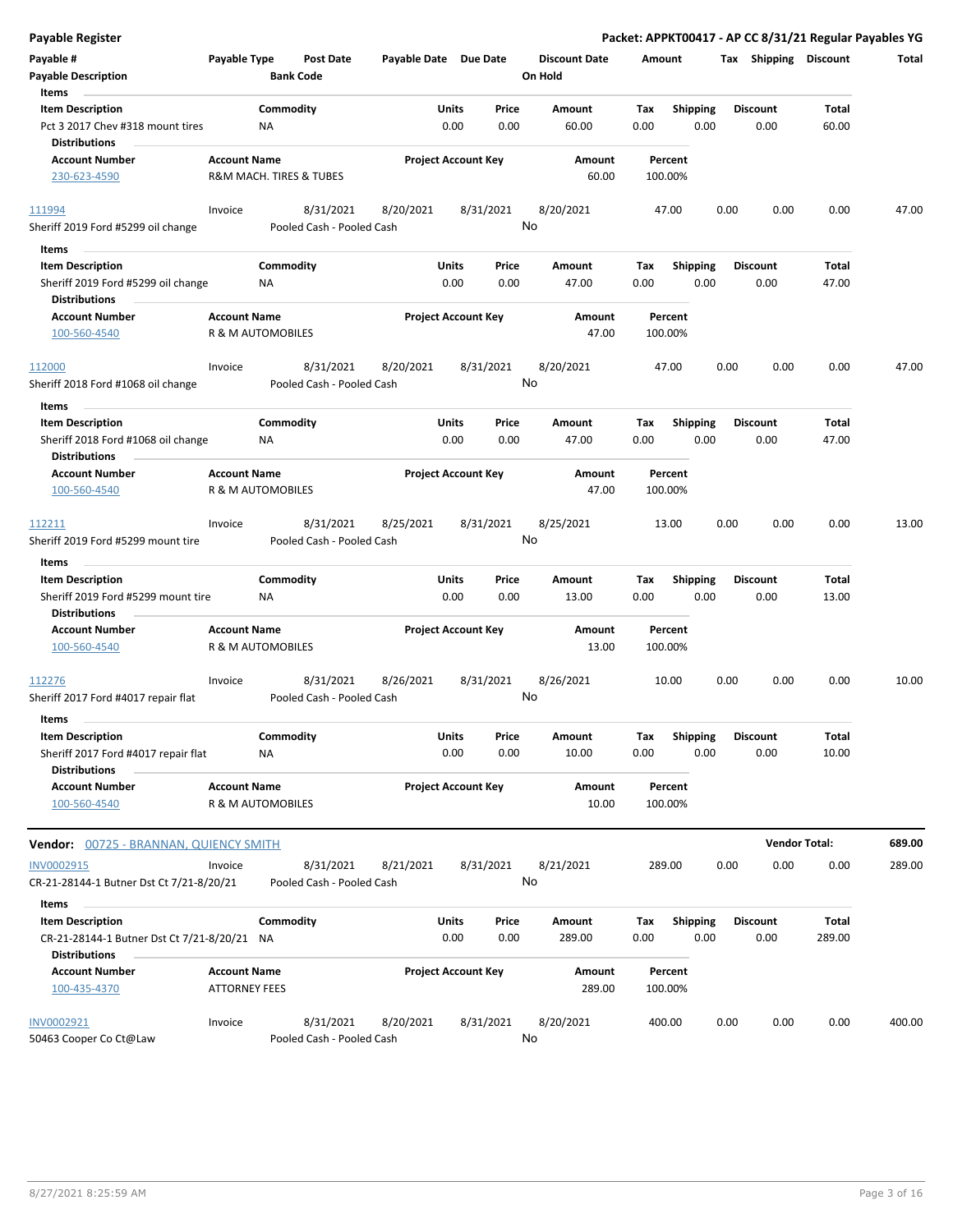| <b>Payable Register</b>                                 |                                  |                            |           |                      | Packet: APPKT00417 - AP CC 8/31/21 Regular Payables YG |      |                 |                       |            |
|---------------------------------------------------------|----------------------------------|----------------------------|-----------|----------------------|--------------------------------------------------------|------|-----------------|-----------------------|------------|
| Payable #                                               | Payable Type<br><b>Post Date</b> | Payable Date Due Date      |           | <b>Discount Date</b> | Amount                                                 |      |                 | Tax Shipping Discount | Total      |
| <b>Payable Description</b>                              | <b>Bank Code</b>                 |                            |           | On Hold              |                                                        |      |                 |                       |            |
| Items                                                   |                                  |                            |           |                      |                                                        |      |                 |                       |            |
| <b>Item Description</b>                                 | Commodity                        | Units                      | Price     | Amount               | Tax<br><b>Shipping</b>                                 |      | <b>Discount</b> | Total                 |            |
| 50463 Cooper Co Ct@Law                                  | <b>NA</b>                        | 0.00                       | 0.00      | 400.00               | 0.00                                                   | 0.00 | 0.00            | 400.00                |            |
| <b>Distributions</b>                                    |                                  |                            |           |                      |                                                        |      |                 |                       |            |
| <b>Account Number</b>                                   | <b>Account Name</b>              | <b>Project Account Key</b> |           | Amount               | Percent                                                |      |                 |                       |            |
| 100-410-4240                                            | <b>INDIGENT ATTORNEY FEES</b>    |                            |           | 400.00               | 100.00%                                                |      |                 |                       |            |
| <b>Vendor:</b> 00296 - BRYAN & BRYAN ASPHALT LLC        |                                  |                            |           |                      |                                                        |      |                 | <b>Vendor Total:</b>  | 14,610.75  |
| 9402537216                                              | 8/31/2021<br>Invoice             | 8/16/2021                  | 8/31/2021 | 8/16/2021            | 14,610.75                                              | 0.00 | 0.00            | 0.00                  | 14,610.75  |
| Pct 4 road oil                                          | Pooled Cash - Pooled Cash        |                            | No        |                      |                                                        |      |                 |                       |            |
| Items                                                   |                                  |                            |           |                      |                                                        |      |                 |                       |            |
| <b>Item Description</b>                                 | Commodity                        | Units                      | Price     | Amount               | <b>Shipping</b><br>Тах                                 |      | <b>Discount</b> | Total                 |            |
| Pct 4 road oil                                          | <b>NA</b>                        | 0.00                       | 0.00      | 14,610.75            | 0.00                                                   | 0.00 | 0.00            | 14,610.75             |            |
| <b>Distributions</b>                                    |                                  |                            |           |                      |                                                        |      |                 |                       |            |
| <b>Account Number</b>                                   | <b>Account Name</b>              | <b>Project Account Key</b> |           | Amount               | Percent                                                |      |                 |                       |            |
| 413-624-3440                                            | R&B MAT. ASPHALT/RD OIL          |                            |           | 14,610.75            | 100.00%                                                |      |                 |                       |            |
|                                                         |                                  |                            |           |                      |                                                        |      |                 |                       |            |
| <b>Vendor: 00527 - CAMPBELLSVILLE INDUSTRIES, INC</b>   |                                  |                            |           |                      |                                                        |      |                 | <b>Vendor Total:</b>  | 92,705.77  |
| $\underline{8}$                                         | 8/31/2021<br>Invoice             | 8/31/2021                  | 8/31/2021 | 8/31/2021            | 92,705.77                                              | 0.00 | 0.00            | 0.00                  | 92,705.77  |
| Courthouse construction                                 | Pooled Cash - Pooled Cash        |                            | No        |                      |                                                        |      |                 |                       |            |
| Items                                                   |                                  |                            |           |                      |                                                        |      |                 |                       |            |
| <b>Item Description</b>                                 | Commodity                        | Units                      | Price     | Amount               | Shipping<br>Тах                                        |      | <b>Discount</b> | Total                 |            |
| Courthouse construction                                 | ΝA                               | 0.00                       | 0.00      | 92,705.77            | 0.00                                                   | 0.00 | 0.00            | 92,705.77             |            |
| <b>Distributions</b>                                    |                                  |                            |           |                      |                                                        |      |                 |                       |            |
| <b>Account Number</b>                                   | <b>Account Name</b>              | <b>Project Account Key</b> |           | Amount               | Percent                                                |      |                 |                       |            |
| 690-669-1650                                            | <b>CONSTRUCTION</b>              |                            |           | 92,705.77            | 100.00%                                                |      |                 |                       |            |
|                                                         |                                  |                            |           |                      |                                                        |      |                 |                       |            |
| Vendor: 00493 - CEC FACILITIES GROUP, LLC               |                                  |                            |           |                      |                                                        |      |                 | <b>Vendor Total:</b>  | 106,067.50 |
| E1936-21                                                | 8/31/2021<br>Invoice             | 8/31/2021                  | 8/31/2021 | 8/31/2021            | 106,067.50                                             | 0.00 | 0.00            | 0.00                  | 106,067.50 |
| Courthouse construction                                 | Pooled Cash - Pooled Cash        |                            | No        |                      |                                                        |      |                 |                       |            |
|                                                         |                                  |                            |           |                      |                                                        |      |                 |                       |            |
| Items                                                   |                                  |                            |           |                      |                                                        |      |                 |                       |            |
| <b>Item Description</b>                                 | Commodity                        | Units                      | Price     | Amount               | <b>Shipping</b><br>Тах                                 |      | <b>Discount</b> | Total                 |            |
| Courthouse construction                                 | ΝA                               | 0.00                       | 0.00      | 106,067.50           | 0.00                                                   | 0.00 | 0.00            | 106,067.50            |            |
| <b>Distributions</b>                                    |                                  |                            |           |                      |                                                        |      |                 |                       |            |
| <b>Account Number</b>                                   | <b>Account Name</b>              | <b>Project Account Key</b> |           | Amount               | Percent                                                |      |                 |                       |            |
| 690-669-1650                                            | CONSTRUCTION                     |                            |           | 106,067.50           | 100.00%                                                |      |                 |                       |            |
| <b>Vendor:</b> 00574 - CHISHOLM TRAIL FIRE & SAFETY LLC |                                  |                            |           |                      |                                                        |      |                 | <b>Vendor Total:</b>  | 176.00     |
| 1432                                                    | Invoice<br>8/31/2021             | 8/26/2021                  | 8/31/2021 | 8/26/2021            | 60.00                                                  | 0.00 | 0.00            | 0.00                  | 60.00      |
| Pct 3 fire ext inspection                               | Pooled Cash - Pooled Cash        |                            | No        |                      |                                                        |      |                 |                       |            |
|                                                         |                                  |                            |           |                      |                                                        |      |                 |                       |            |
| Items                                                   |                                  |                            |           |                      |                                                        |      |                 |                       |            |
| <b>Item Description</b>                                 | Commodity                        | Units                      | Price     | Amount               | <b>Shipping</b><br>Tax                                 |      | <b>Discount</b> | Total                 |            |
| Pct 3 fire ext inspection                               | ΝA                               | 0.00                       | 0.00      | 60.00                | 0.00                                                   | 0.00 | 0.00            | 60.00                 |            |
| <b>Distributions</b>                                    |                                  |                            |           |                      |                                                        |      |                 |                       |            |
| <b>Account Number</b>                                   | <b>Account Name</b>              | <b>Project Account Key</b> |           | Amount               | Percent                                                |      |                 |                       |            |
| 230-623-4503                                            | FIRE EXTINGUISHER INSPECTION     |                            |           | 60.00                | 100.00%                                                |      |                 |                       |            |
| 1433                                                    | 8/31/2021<br>Invoice             | 8/26/2021                  | 8/31/2021 | 8/26/2021            | 116.00                                                 | 0.00 | 0.00            | 0.00                  | 116.00     |
| Windom fire ext. inspection                             | Pooled Cash - Pooled Cash        |                            | No        |                      |                                                        |      |                 |                       |            |
|                                                         |                                  |                            |           |                      |                                                        |      |                 |                       |            |
| Items                                                   |                                  |                            |           |                      |                                                        |      |                 |                       |            |
| <b>Item Description</b>                                 | Commodity                        | Units                      | Price     | Amount               | Tax<br><b>Shipping</b>                                 |      | <b>Discount</b> | Total                 |            |
| Windom fire ext. inspection<br><b>Distributions</b>     | NA                               | 0.00                       | 0.00      | 116.00               | 0.00                                                   | 0.00 | 0.00            | 116.00                |            |
| <b>Account Number</b>                                   | <b>Account Name</b>              | <b>Project Account Key</b> |           | Amount               | Percent                                                |      |                 |                       |            |
| 100-515-4503                                            | FIRE EXTINGUISHER INSPECTION     |                            |           | 116.00               | 100.00%                                                |      |                 |                       |            |
|                                                         |                                  |                            |           |                      |                                                        |      |                 |                       |            |

**Vendor:** 00766 - COLLISION 1ST **Vendor Total: 264.17**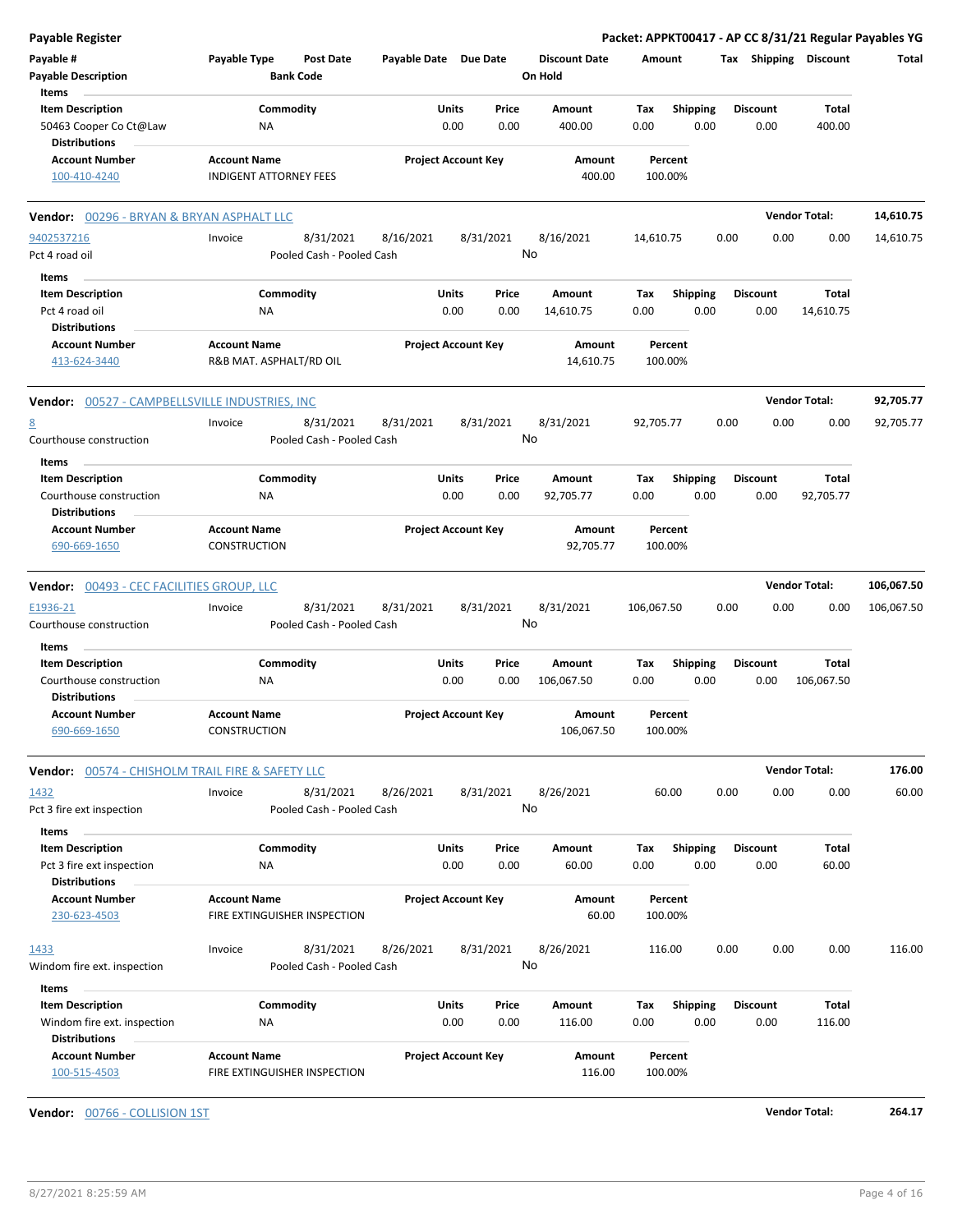| <b>Payable Register</b>                                        |                     |                                |                       |                            |           |                      |                    |                 |      |                       |                      | Packet: APPKT00417 - AP CC 8/31/21 Regular Payables YG |
|----------------------------------------------------------------|---------------------|--------------------------------|-----------------------|----------------------------|-----------|----------------------|--------------------|-----------------|------|-----------------------|----------------------|--------------------------------------------------------|
| Payable #<br><b>Payable Description</b>                        | Payable Type        | Post Date<br><b>Bank Code</b>  | Payable Date Due Date |                            | On Hold   | <b>Discount Date</b> | Amount             |                 |      | Tax Shipping Discount |                      | Total                                                  |
| 192443                                                         | Invoice             | 8/31/2021                      | 8/10/2021             | 8/31/2021                  | 8/10/2021 |                      | 264.17             |                 | 0.00 | 0.00                  | 0.00                 | 264.17                                                 |
| Sheriff 2019 Chev #7920 bumper repair                          |                     | Pooled Cash - Pooled Cash      |                       |                            | No        |                      |                    |                 |      |                       |                      |                                                        |
| Items                                                          |                     |                                |                       |                            |           |                      |                    |                 |      |                       |                      |                                                        |
| <b>Item Description</b>                                        |                     | Commodity                      | Units                 | Price                      |           | Amount               | Tax                | <b>Shipping</b> |      | <b>Discount</b>       | Total                |                                                        |
| Sheriff 2019 Chev #7920 bumper repair<br><b>Distributions</b>  |                     | ΝA                             |                       | 0.00<br>0.00               |           | 264.17               | 0.00               | 0.00            |      | 0.00                  | 264.17               |                                                        |
| <b>Account Number</b>                                          | <b>Account Name</b> |                                |                       | <b>Project Account Key</b> |           | <b>Amount</b>        | Percent            |                 |      |                       |                      |                                                        |
| 100-560-4540                                                   |                     | R & M AUTOMOBILES              |                       |                            |           | 264.17               | 100.00%            |                 |      |                       |                      |                                                        |
| <b>Vendor:</b> 00222 - COMPTON, KRISTI L. PH.D                 |                     |                                |                       |                            |           |                      |                    |                 |      |                       | <b>Vendor Total:</b> | 2,077.50                                               |
| 4218                                                           | Invoice             | 8/31/2021                      | 8/10/2021             | 8/31/2021                  | 8/10/2021 |                      | 2,077.50           |                 | 0.00 | 0.00                  | 0.00                 | 2,077.50                                               |
| CR-20-27256 Trejo eval                                         |                     | Pooled Cash - Pooled Cash      |                       |                            | No        |                      |                    |                 |      |                       |                      |                                                        |
| Items                                                          |                     |                                |                       |                            |           |                      |                    |                 |      |                       |                      |                                                        |
| <b>Item Description</b>                                        |                     | Commodity                      | Units                 | Price                      |           | Amount               | Tax                | <b>Shipping</b> |      | <b>Discount</b>       | Total                |                                                        |
| CR-20-27256 Trejo eval<br><b>Distributions</b>                 |                     | ΝA                             |                       | 0.00<br>0.00               |           | 2,077.50             | 0.00               | 0.00            |      | 0.00                  | 2,077.50             |                                                        |
| <b>Account Number</b>                                          | <b>Account Name</b> |                                |                       | <b>Project Account Key</b> |           | Amount               | Percent            |                 |      |                       |                      |                                                        |
| 100-435-4420                                                   |                     | OTHER PROFESSIONAL SERV.       |                       |                            |           | 2,077.50             | 100.00%            |                 |      |                       |                      |                                                        |
| Vendor: 00096 - DM TRUCKING, LLC                               |                     |                                |                       |                            |           |                      |                    |                 |      |                       | <b>Vendor Total:</b> | 10,942.95                                              |
| 3181                                                           | Invoice             | 8/31/2021                      | 8/13/2021             | 8/31/2021                  | 8/13/2021 |                      | 6,767.31           |                 | 0.00 | 0.00                  | 0.00                 | 6,767.31                                               |
| Pct 1 Rock & Gravel-hauling 8/2-9/21                           |                     | Pooled Cash - Pooled Cash      |                       |                            | No        |                      |                    |                 |      |                       |                      |                                                        |
| Items                                                          |                     |                                |                       |                            |           |                      |                    |                 |      |                       |                      |                                                        |
| <b>Item Description</b>                                        |                     | Commodity                      | Units                 | Price                      |           | Amount               | Tax                | <b>Shipping</b> |      | <b>Discount</b>       | Total                |                                                        |
| Pct 1 Rock & Gravel-hauling 8/2-9/21<br><b>Distributions</b>   |                     | ΝA                             |                       | 0.00<br>0.00               |           | 6,767.31             | 0.00               | 0.00            |      | 0.00                  | 6,767.31             |                                                        |
| <b>Account Number</b><br>210-621-3410                          | <b>Account Name</b> | R&B MAT. ROCK & GRAVEL         |                       | <b>Project Account Key</b> |           | Amount<br>6,767.31   | Percent<br>100.00% |                 |      |                       |                      |                                                        |
| 3182                                                           | Invoice             | 8/31/2021                      | 8/13/2021             | 8/31/2021                  | 8/13/2021 |                      | 4,175.64           |                 | 0.00 | 0.00                  | 0.00                 | 4,175.64                                               |
| Pct 4 Rock & Gravel-hauling 8/9-11/21                          |                     | Pooled Cash - Pooled Cash      |                       |                            | No        |                      |                    |                 |      |                       |                      |                                                        |
| Items<br><b>Item Description</b>                               |                     | Commodity                      | Units                 | Price                      |           | Amount               | Тах                | <b>Shipping</b> |      | <b>Discount</b>       | Total                |                                                        |
| Pct 4 Rock & Gravel-hauling 8/9-11/21<br><b>Distributions</b>  |                     | ΝA                             |                       | 0.00<br>0.00               |           | 4,175.64             | 0.00               | 0.00            |      | 0.00                  | 4,175.64             |                                                        |
| <b>Account Number</b>                                          | <b>Account Name</b> |                                |                       | <b>Project Account Key</b> |           | Amount               | Percent            |                 |      |                       |                      |                                                        |
| 240-624-3410                                                   |                     | R&B MAT. ROCK & GRAVEL         |                       |                            |           | 4,175.64             | 100.00%            |                 |      |                       |                      |                                                        |
| Vendor: 00009 - DOUBLE D TRUCK REPAIR                          |                     |                                |                       |                            |           |                      |                    |                 |      |                       | <b>Vendor Total:</b> | 4,365.75                                               |
| <u>11958</u>                                                   | Invoice             | 8/31/2021                      | 8/19/2021             | 8/31/2021                  | 8/19/2021 |                      | 4,365.75           |                 | 0.00 | 0.00                  | 0.00                 | 4,365.75                                               |
| Pct 2 92 Pete repair-drive diff/brakes                         |                     | Pooled Cash - Pooled Cash      |                       |                            | No        |                      |                    |                 |      |                       |                      |                                                        |
| Items                                                          |                     |                                |                       |                            |           |                      |                    |                 |      |                       |                      |                                                        |
| <b>Item Description</b>                                        |                     | Commodity                      | Units                 | Price                      |           | Amount               | Tax                | <b>Shipping</b> |      | <b>Discount</b>       | Total                |                                                        |
| Pct 2 92 Pete repair-drive diff/brakes<br><b>Distributions</b> |                     | <b>NA</b>                      |                       | 0.00<br>0.00               |           | 4,365.75             | 0.00               | 0.00            |      | 0.00                  | 4,365.75             |                                                        |
| <b>Account Number</b>                                          | <b>Account Name</b> |                                |                       | <b>Project Account Key</b> |           | Amount               | Percent            |                 |      |                       |                      |                                                        |
| 220-622-4580                                                   |                     | <b>R&amp;M MACHINERY PARTS</b> |                       |                            |           | 4,365.75             | 100.00%            |                 |      |                       |                      |                                                        |
| Vendor: 00069 - FANNIN CENTRAL APPRAISAL DIST                  |                     |                                |                       |                            |           |                      |                    |                 |      |                       | <b>Vendor Total:</b> | 123,700.00                                             |
| 123422                                                         | Invoice             | 8/31/2021                      | 7/12/2021             | 8/31/2021                  | 7/12/2021 |                      | 123,700.00         |                 | 0.00 | 0.00                  | 0.00                 | 123,700.00                                             |
| 2021 4th Qtr Appraisal Services                                |                     | Pooled Cash - Pooled Cash      |                       |                            | No        |                      |                    |                 |      |                       |                      |                                                        |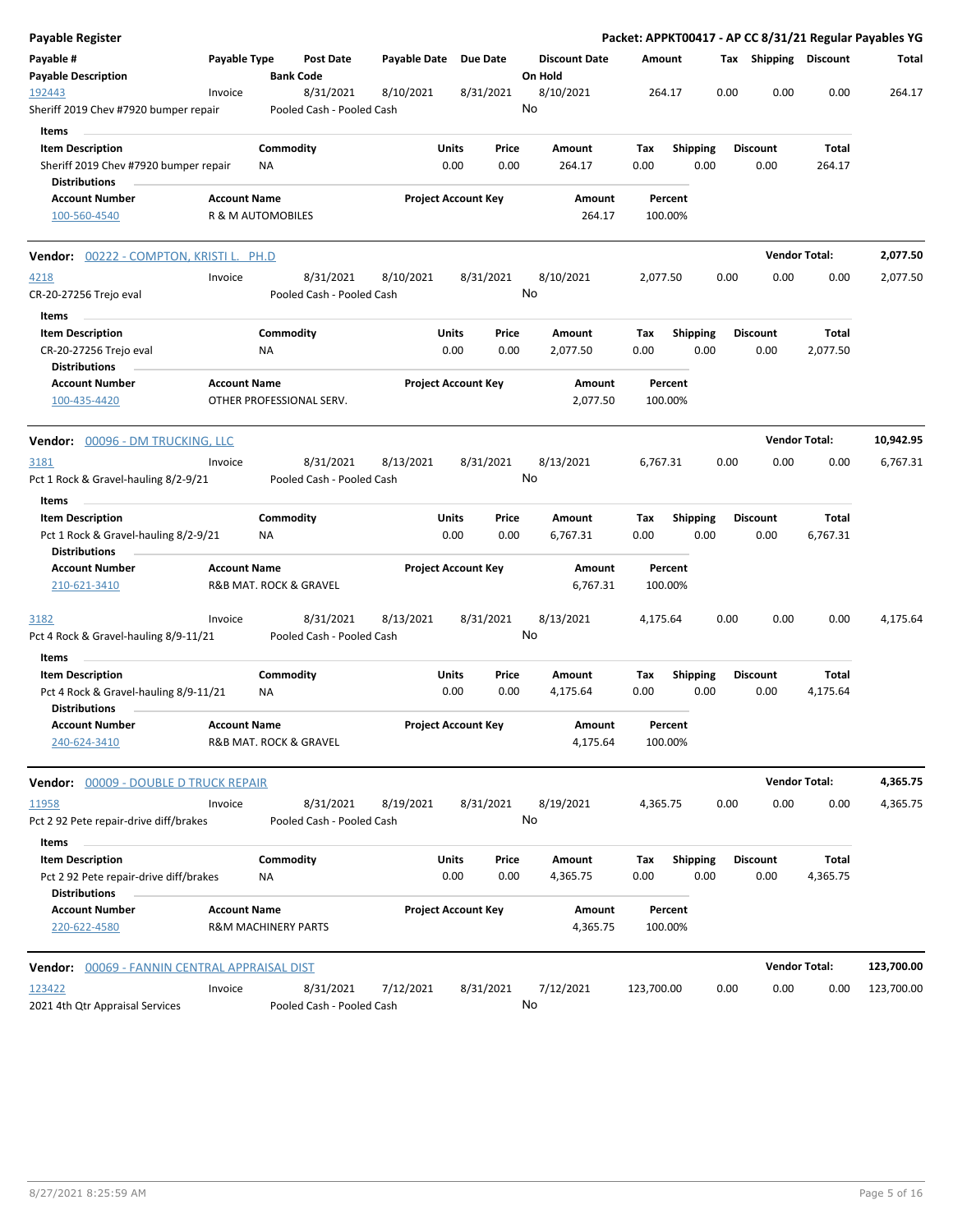**Payable Register Packet: APPKT00417 - AP CC 8/31/21 Regular Payables YG**

| Payable #<br><b>Payable Description</b><br>Items                                          | Payable Type                                          |                      | <b>Post Date</b><br><b>Bank Code</b> | Payable Date Due Date |                            |               | <b>Discount Date</b><br>On Hold | Amount             |                         |      | Tax Shipping            | Discount             | Total      |
|-------------------------------------------------------------------------------------------|-------------------------------------------------------|----------------------|--------------------------------------|-----------------------|----------------------------|---------------|---------------------------------|--------------------|-------------------------|------|-------------------------|----------------------|------------|
| <b>Item Description</b><br>2021 4th Qtr Appraisal Services                                |                                                       | Commodity<br>Service |                                      |                       | Units<br>0.00              | Price<br>0.00 | Amount<br>123,700.00            | Tax<br>0.00        | <b>Shipping</b><br>0.00 |      | <b>Discount</b><br>0.00 | Total<br>123,700.00  |            |
| <b>Distributions</b>                                                                      |                                                       |                      |                                      |                       |                            |               |                                 |                    |                         |      |                         |                      |            |
| <b>Account Number</b>                                                                     | <b>Account Name</b>                                   |                      |                                      |                       | <b>Project Account Key</b> |               | Amount                          | Percent            |                         |      |                         |                      |            |
| 100-409-4060                                                                              | TAX APPRAISAL DISTRICT                                |                      |                                      |                       |                            |               | 96,486.00                       | 78.00%             |                         |      |                         |                      |            |
| 210-621-4060                                                                              | TAX APPRAISAL DISTRICT                                |                      |                                      |                       |                            |               | 5,546.21                        | 4.48%              |                         |      |                         |                      |            |
| 220-622-4060                                                                              | TAX APPRAISAL DISTRICT                                |                      |                                      |                       |                            |               | 6,460.60                        | 5.22%              |                         |      |                         |                      |            |
| 230-623-4060                                                                              | TAX APPRAISAL DISTRICT                                |                      |                                      |                       |                            |               | 9,690.91                        | 7.83%              |                         |      |                         |                      |            |
| 240-624-4060                                                                              | TAX APPRAISAL DISTRICT                                |                      |                                      |                       |                            |               | 5,516.28                        | 4.46%              |                         |      |                         |                      |            |
| Vendor: 00797 - FANNIN COUNTY TAX ASSESSOR-COL                                            |                                                       |                      |                                      |                       |                            |               |                                 |                    |                         |      |                         | <b>Vendor Total:</b> | 22.00      |
| INV0002919                                                                                | Invoice                                               |                      | 8/31/2021                            | 8/26/2021             |                            | 8/31/2021     | 8/26/2021                       | 22.00              |                         | 0.00 | 0.00                    | 0.00                 | 22.00      |
| Pct 3 2019 Ptrb #1608 Plate 1334598                                                       |                                                       |                      | Pooled Cash - Pooled Cash            |                       |                            |               | No                              |                    |                         |      |                         |                      |            |
| Items                                                                                     |                                                       |                      |                                      |                       |                            |               |                                 |                    |                         |      |                         |                      |            |
| <b>Item Description</b>                                                                   |                                                       | Commodity            |                                      |                       | Units                      | Price         | Amount                          | Тах                | <b>Shipping</b>         |      | <b>Discount</b>         | Total                |            |
| Pct 3 2019 Ptrb #1608 Plate 1334598<br><b>Distributions</b>                               |                                                       | NA                   |                                      |                       | 0.00                       | 0.00          | 22.00                           | 0.00               | 0.00                    |      | 0.00                    | 22.00                |            |
| <b>Account Number</b><br>230-623-4580                                                     | <b>Account Name</b><br><b>R&amp;M MACHINERY PARTS</b> |                      |                                      |                       | <b>Project Account Key</b> |               | Amount<br>22.00                 | Percent<br>100.00% |                         |      |                         |                      |            |
| <b>Vendor:</b> VEN02618 - Fife, Sally                                                     |                                                       |                      |                                      |                       |                            |               |                                 |                    |                         |      |                         | <b>Vendor Total:</b> | 132.00     |
| INV0002901                                                                                | Invoice                                               |                      | 8/31/2021                            | 8/23/2021             |                            | 8/31/2021     | 8/23/2021                       | 132.00             |                         | 0.00 | 0.00                    | 0.00                 | 132.00     |
| 9/7-10/21 travel- meals                                                                   |                                                       |                      | Pooled Cash - Pooled Cash            |                       |                            |               | No                              |                    |                         |      |                         |                      |            |
| Items                                                                                     |                                                       |                      |                                      |                       |                            |               |                                 |                    |                         |      |                         |                      |            |
| <b>Item Description</b>                                                                   |                                                       | Commodity            |                                      |                       | Units                      | Price         | Amount                          | Tax                | <b>Shipping</b>         |      | <b>Discount</b>         | Total                |            |
| 9/7-10/21 travel- meals                                                                   |                                                       | ΝA                   |                                      |                       | 0.00                       | 0.00          | 132.00                          | 0.00               | 0.00                    |      | 0.00                    | 132.00               |            |
| <b>Distributions</b><br><b>Account Number</b>                                             | <b>Account Name</b>                                   |                      |                                      |                       | <b>Project Account Key</b> |               | Amount                          | Percent            |                         |      |                         |                      |            |
| 100-450-4270                                                                              |                                                       |                      | OUT OF COUNTY TRAVEL/TRAINING        |                       |                            |               | 132.00                          | 100.00%            |                         |      |                         |                      |            |
| Vendor: 00462 - FOUR FEATHERS ALARM                                                       |                                                       |                      |                                      |                       |                            |               |                                 |                    |                         |      |                         | <b>Vendor Total:</b> | 932.46     |
| 94069                                                                                     | Invoice                                               |                      | 8/31/2021                            | 8/20/2021             |                            | 8/31/2021     | 8/20/2021                       | 932.46             |                         | 0.00 | 0.00                    | 0.00                 | 932.46     |
| Sheriff office replace Maglock on door                                                    |                                                       |                      | Pooled Cash - Pooled Cash            |                       |                            |               | No                              |                    |                         |      |                         |                      |            |
| Items                                                                                     |                                                       | Commodity            |                                      |                       |                            |               |                                 |                    |                         |      | <b>Discount</b>         |                      |            |
| <b>Item Description</b><br>Sheriff office replace Maglock on door<br><b>Distributions</b> |                                                       | NA                   |                                      |                       | Units<br>0.00              | Price<br>0.00 | Amount<br>932.46                | Тах<br>0.00        | <b>Shipping</b><br>0.00 |      | 0.00                    | Total<br>932.46      |            |
| <b>Account Number</b><br>100-560-4500                                                     | <b>Account Name</b><br>R & M BUILDING                 |                      |                                      |                       | <b>Project Account Key</b> |               | Amount<br>932.46                | Percent<br>100.00% |                         |      |                         |                      |            |
| <b>Vendor: 00236 - FUNCTION 4, LLC</b>                                                    |                                                       |                      |                                      |                       |                            |               |                                 |                    |                         |      |                         | <b>Vendor Total:</b> | 40.00      |
| <b>INV883364</b>                                                                          | Invoice                                               |                      | 8/31/2021                            | 8/24/2021             |                            | 8/31/2021     | 8/24/2021                       | 40.00              |                         | 0.00 | 0.00                    | 0.00                 | 40.00      |
| Turner copies 7/27-8/26/21                                                                |                                                       |                      | Pooled Cash - Pooled Cash            |                       |                            |               | No                              |                    |                         |      |                         |                      |            |
| Items<br><b>Item Description</b>                                                          |                                                       | Commodity            |                                      |                       | Units                      | Price         | Amount                          |                    | <b>Shipping</b>         |      | <b>Discount</b>         | Total                |            |
| Turner copies 7/27-8/26/21                                                                |                                                       | ΝA                   |                                      |                       | 0.00                       | 0.00          | 40.00                           | Tax<br>0.00        | 0.00                    |      | 0.00                    | 40.00                |            |
| <b>Distributions</b><br><b>Account Number</b>                                             |                                                       |                      |                                      |                       |                            |               |                                 |                    |                         |      |                         |                      |            |
| 100-510-3150                                                                              | <b>Account Name</b><br><b>COPIER RENTAL</b>           |                      |                                      |                       | <b>Project Account Key</b> |               | Amount<br>40.00                 | Percent<br>100.00% |                         |      |                         |                      |            |
| Vendor: 00528 - GALLANT SERVICES, LLC                                                     |                                                       |                      |                                      |                       |                            |               |                                 |                    |                         |      |                         | <b>Vendor Total:</b> | 147,345.00 |
| Z                                                                                         | Invoice                                               |                      | 8/31/2021                            | 8/20/2021             |                            | 8/31/2021     | 8/20/2021                       | 147,345.00         |                         | 0.00 | 0.00                    | 0.00                 | 147,345.00 |
| Courthouse construction                                                                   |                                                       |                      | Pooled Cash - Pooled Cash            |                       |                            |               | No                              |                    |                         |      |                         |                      |            |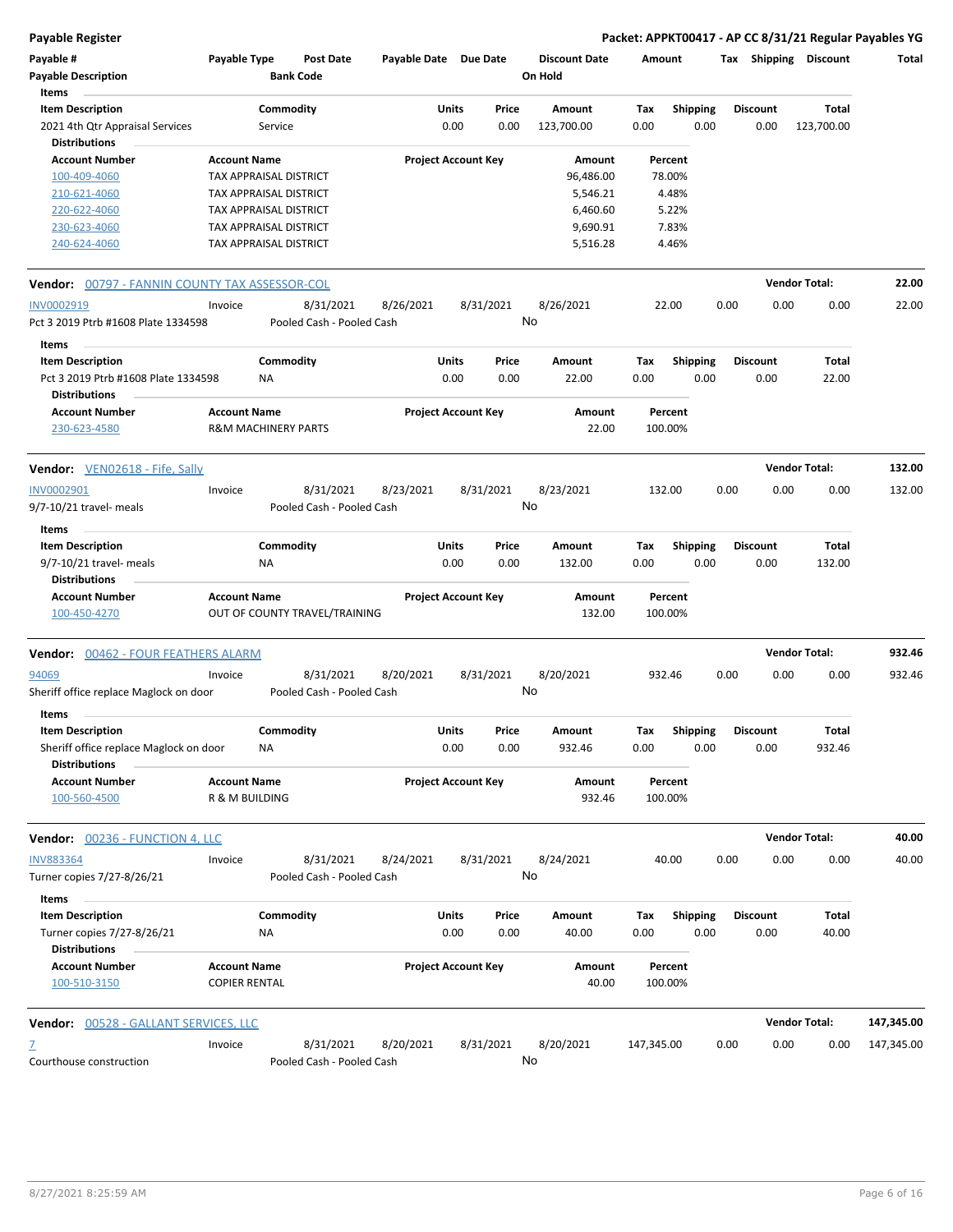| <b>Payable Register</b>                                                                        |                                             |                                        |                       |                            |               |                                 |             |                         |      |                         | Packet: APPKT00417 - AP CC 8/31/21 Regular Payables YG |           |
|------------------------------------------------------------------------------------------------|---------------------------------------------|----------------------------------------|-----------------------|----------------------------|---------------|---------------------------------|-------------|-------------------------|------|-------------------------|--------------------------------------------------------|-----------|
| Payable #<br><b>Payable Description</b>                                                        | Payable Type                                | <b>Post Date</b><br><b>Bank Code</b>   | Payable Date Due Date |                            |               | <b>Discount Date</b><br>On Hold | Amount      |                         |      |                         | Tax Shipping Discount                                  | Total     |
| Items                                                                                          |                                             |                                        |                       |                            |               |                                 |             |                         |      |                         |                                                        |           |
| <b>Item Description</b><br>Courthouse construction<br><b>Distributions</b>                     |                                             | Commodity<br><b>NA</b>                 |                       | Units<br>0.00              | Price<br>0.00 | Amount<br>147,345.00            | Tax<br>0.00 | <b>Shipping</b><br>0.00 |      | <b>Discount</b><br>0.00 | Total<br>147,345.00                                    |           |
| <b>Account Number</b>                                                                          | <b>Account Name</b>                         |                                        |                       | <b>Project Account Key</b> |               | Amount                          |             | Percent                 |      |                         |                                                        |           |
| 690-669-1650                                                                                   | CONSTRUCTION                                |                                        |                       |                            |               | 147,345.00                      |             | 100.00%                 |      |                         |                                                        |           |
| <b>Vendor:</b> 00512 - GAYLON P. RIDDELS LAW FIRM, PC                                          |                                             |                                        |                       |                            |               |                                 |             |                         |      |                         | <b>Vendor Total:</b>                                   | 3,524.50  |
| <b>INV0002905</b><br>CR-20-27255 Scraper Dst Ct 10/6/20-5/21/21                                | Invoice                                     | 8/31/2021<br>Pooled Cash - Pooled Cash | 8/19/2021             |                            | 8/31/2021     | 8/19/2021<br>No                 | 3,524.50    |                         | 0.00 | 0.00                    | 0.00                                                   | 3,524.50  |
| Items                                                                                          |                                             |                                        |                       |                            |               |                                 |             |                         |      |                         |                                                        |           |
| <b>Item Description</b><br>CR-20-27255 Scraper Dst Ct 10/6/20-5/21 NA<br><b>Distributions</b>  |                                             | Commodity                              |                       | <b>Units</b><br>0.00       | Price<br>0.00 | Amount<br>3,524.50              | Тах<br>0.00 | <b>Shipping</b><br>0.00 |      | <b>Discount</b><br>0.00 | Total<br>3,524.50                                      |           |
| <b>Account Number</b><br>100-435-4370                                                          | <b>Account Name</b><br><b>ATTORNEY FEES</b> |                                        |                       | <b>Project Account Key</b> |               | Amount<br>3,524.50              |             | Percent<br>100.00%      |      |                         |                                                        |           |
| <b>Vendor:</b> 00507 - H & G SYSTEMS, L.P.                                                     |                                             |                                        |                       |                            |               |                                 |             |                         |      |                         | <b>Vendor Total:</b>                                   | 27,810.30 |
| 1386<br>Courthouse construction                                                                | Invoice                                     | 8/31/2021<br>Pooled Cash - Pooled Cash | 8/19/2021             |                            | 8/31/2021     | 8/19/2021<br>No                 | 27,810.30   |                         | 0.00 | 0.00                    | 0.00                                                   | 27,810.30 |
| Items                                                                                          |                                             |                                        |                       |                            |               |                                 |             |                         |      |                         |                                                        |           |
| <b>Item Description</b>                                                                        |                                             | Commodity                              |                       | Units                      | Price         | Amount                          | Тах         | <b>Shipping</b>         |      | <b>Discount</b>         | Total                                                  |           |
| Courthouse construction<br><b>Distributions</b>                                                |                                             | NA                                     |                       | 0.00                       | 0.00          | 27,810.30                       | 0.00        | 0.00                    |      | 0.00                    | 27,810.30                                              |           |
| <b>Account Number</b><br>690-669-1650                                                          | <b>Account Name</b><br><b>CONSTRUCTION</b>  |                                        |                       | <b>Project Account Key</b> |               | Amount<br>27,810.30             |             | Percent<br>100.00%      |      |                         |                                                        |           |
| Vendor: 00010 - HOLLAND, JORDAN PLLC                                                           |                                             |                                        |                       |                            |               |                                 |             |                         |      |                         | <b>Vendor Total:</b>                                   | 3,147.53  |
| INV0002916<br>CR-20-27574 Daughrity Dst Ct 3/4-8/20/21                                         | Invoice                                     | 8/31/2021<br>Pooled Cash - Pooled Cash | 8/20/2021             |                            | 8/31/2021     | 8/20/2021<br>No                 | 1,160.25    |                         | 0.00 | 0.00                    | 0.00                                                   | 1,160.25  |
| Items                                                                                          |                                             |                                        |                       |                            |               |                                 |             |                         |      |                         |                                                        |           |
| <b>Item Description</b><br>CR-20-27574 Daughrity Dst Ct 3/4-8/20/21 NA<br><b>Distributions</b> |                                             | Commodity                              |                       | Units<br>0.00              | Price<br>0.00 | Amount<br>1,160.25              | Тах<br>0.00 | <b>Shipping</b><br>0.00 |      | <b>Discount</b><br>0.00 | Total<br>1,160.25                                      |           |
| <b>Account Number</b><br>100-435-4370                                                          | <b>Account Name</b><br><b>ATTORNEY FEES</b> |                                        |                       | <b>Project Account Key</b> |               | Amount<br>1,160.25              |             | Percent<br>100.00%      |      |                         |                                                        |           |
| INV0002917<br>CR-21-28045 Manning Dst Ct 4/15-7/28/21                                          | Invoice                                     | 8/31/2021<br>Pooled Cash - Pooled Cash | 8/18/2021             |                            | 8/31/2021     | 8/18/2021<br>No                 |             | 981.78                  | 0.00 | 0.00                    | 0.00                                                   | 981.78    |
| Items                                                                                          |                                             |                                        |                       |                            |               |                                 |             |                         |      |                         |                                                        |           |
| <b>Item Description</b><br>CR-21-28045 Manning Dst Ct 4/15-7/28/21 NA                          |                                             | Commodity                              |                       | Units<br>0.00              | Price<br>0.00 | Amount<br>981.78                | Tax<br>0.00 | <b>Shipping</b><br>0.00 |      | <b>Discount</b><br>0.00 | Total<br>981.78                                        |           |
| <b>Distributions</b><br><b>Account Number</b>                                                  | <b>Account Name</b>                         |                                        |                       | <b>Project Account Key</b> |               | <b>Amount</b>                   |             | Percent                 |      |                         |                                                        |           |
| 100-435-4370                                                                                   | <b>ATTORNEY FEES</b>                        |                                        |                       |                            |               | 981.78                          |             | 100.00%                 |      |                         |                                                        |           |
| <b>INV0002918</b><br>FA-20-44880 Hester Dst Ct 5/22-8/18/21                                    | Invoice                                     | 8/31/2021<br>Pooled Cash - Pooled Cash | 8/18/2021             |                            | 8/31/2021     | 8/18/2021<br>No                 |             | 705.50                  | 0.00 | 0.00                    | 0.00                                                   | 705.50    |
| Items                                                                                          |                                             |                                        |                       |                            |               |                                 |             |                         |      |                         |                                                        |           |
| <b>Item Description</b><br>FA-20-44880 Hester Dst Ct 5/22-8/18/21                              |                                             | Commodity<br>NA                        |                       | <b>Units</b><br>0.00       | Price<br>0.00 | Amount<br>705.50                | Tax<br>0.00 | <b>Shipping</b><br>0.00 |      | <b>Discount</b><br>0.00 | Total<br>705.50                                        |           |
| <b>Distributions</b>                                                                           |                                             |                                        |                       |                            |               |                                 |             |                         |      |                         |                                                        |           |
| <b>Account Number</b><br>100-435-4360                                                          | <b>Account Name</b>                         | ATTORNEY FEES- CPS CASES               |                       | <b>Project Account Key</b> |               | Amount<br>705.50                |             | Percent<br>100.00%      |      |                         |                                                        |           |
| <b>INV0002920</b><br>50779 Yanez Co Ct@Law                                                     | Invoice                                     | 8/31/2021<br>Pooled Cash - Pooled Cash | 8/20/2021             |                            | 8/31/2021     | 8/20/2021<br>No                 |             | 300.00                  | 0.00 | 0.00                    | 0.00                                                   | 300.00    |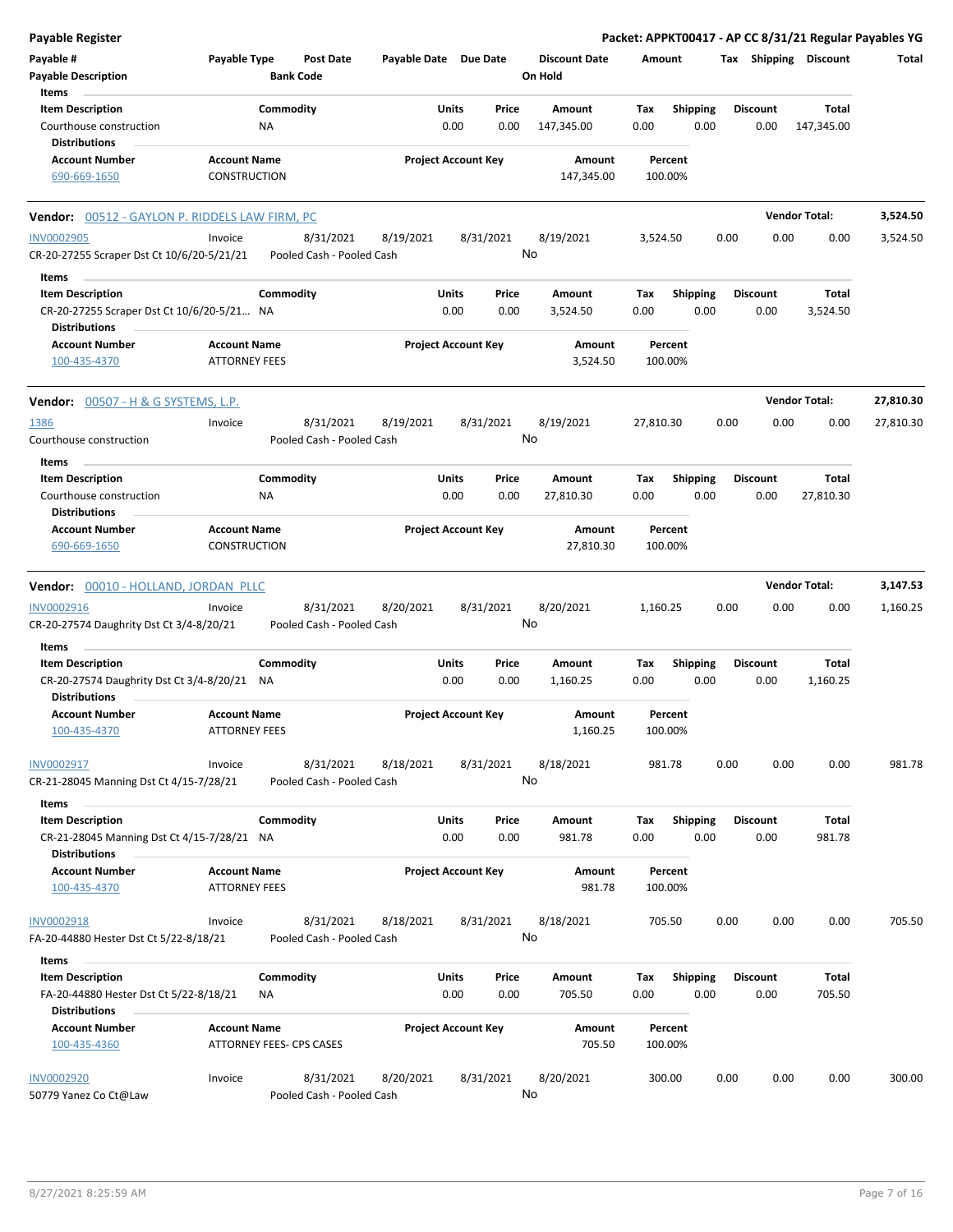| Payable Register                                                                            |                      |                                        |                       |                            |               |                                 |             |                         |      |                         |                        | Packet: APPKT00417 - AP CC 8/31/21 Regular Payables YG |
|---------------------------------------------------------------------------------------------|----------------------|----------------------------------------|-----------------------|----------------------------|---------------|---------------------------------|-------------|-------------------------|------|-------------------------|------------------------|--------------------------------------------------------|
| Payable #<br><b>Payable Description</b>                                                     | Payable Type         | <b>Post Date</b><br><b>Bank Code</b>   | Payable Date Due Date |                            |               | <b>Discount Date</b><br>On Hold | Amount      |                         |      | Tax Shipping Discount   |                        | Total                                                  |
| Items                                                                                       |                      |                                        |                       |                            |               |                                 |             |                         |      |                         |                        |                                                        |
| <b>Item Description</b><br>50779 Yanez Co Ct@Law                                            |                      | Commodity<br>ΝA                        |                       | Units<br>0.00              | Price<br>0.00 | Amount<br>300.00                | Tax<br>0.00 | <b>Shipping</b><br>0.00 |      | <b>Discount</b><br>0.00 | <b>Total</b><br>300.00 |                                                        |
| <b>Distributions</b>                                                                        |                      |                                        |                       |                            |               |                                 |             |                         |      |                         |                        |                                                        |
| <b>Account Number</b><br>100-410-4240                                                       | <b>Account Name</b>  | <b>INDIGENT ATTORNEY FEES</b>          |                       | <b>Project Account Key</b> |               | Amount<br>300.00                |             | Percent<br>100.00%      |      |                         |                        |                                                        |
| Vendor: 00405 - IHS PHARMACY                                                                |                      |                                        |                       |                            |               |                                 |             |                         |      |                         | <b>Vendor Total:</b>   | 12,528.23                                              |
| 74944                                                                                       | Credit Memo          | 8/31/2021                              | 7/20/2021             |                            | 7/20/2021     | 7/20/2021                       | $-131.14$   |                         | 0.00 | 0.00                    | 0.00                   | $-131.14$                                              |
| June 2021 returned medications                                                              |                      | Pooled Cash - Pooled Cash              |                       |                            |               | No                              |             |                         |      |                         |                        |                                                        |
| Items                                                                                       |                      |                                        |                       |                            |               |                                 |             |                         |      |                         |                        |                                                        |
| <b>Item Description</b>                                                                     |                      | Commodity                              |                       | Units                      | Price         | Amount                          | Tax         | <b>Shipping</b>         |      | <b>Discount</b>         | Total                  |                                                        |
| June 2021 returned medications                                                              |                      | <b>NA</b>                              |                       | 0.00                       | 0.00          | $-131.14$                       | 0.00        | 0.00                    |      | 0.00                    | $-131.14$              |                                                        |
| <b>Distributions</b><br><b>Account Number</b>                                               | <b>Account Name</b>  |                                        |                       | <b>Project Account Key</b> |               | Amount                          |             | Percent                 |      |                         |                        |                                                        |
| 100-565-4050                                                                                |                      | PRISONER MEDICAL                       |                       |                            |               | $-131.14$                       |             | 100.00%                 |      |                         |                        |                                                        |
| 75277                                                                                       | Invoice              | 8/31/2021                              | 7/31/2021             |                            | 8/31/2021     | 7/31/2021                       | 12,659.37   |                         | 0.00 | 0.00                    | 0.00                   | 12,659.37                                              |
| July 2021 Prisoner medications                                                              |                      | Pooled Cash - Pooled Cash              |                       |                            |               | No                              |             |                         |      |                         |                        |                                                        |
| Items                                                                                       |                      |                                        |                       |                            |               |                                 |             |                         |      |                         |                        |                                                        |
| <b>Item Description</b>                                                                     |                      | Commodity                              |                       | Units                      | Price         | Amount                          | Tax         | <b>Shipping</b>         |      | <b>Discount</b>         | Total                  |                                                        |
| July 2021 Prisoner medications                                                              |                      | <b>NA</b>                              |                       | 0.00                       | 0.00          | 12,659.37                       | 0.00        | 0.00                    |      | 0.00                    | 12,659.37              |                                                        |
| <b>Distributions</b><br><b>Account Number</b>                                               | <b>Account Name</b>  |                                        |                       | <b>Project Account Key</b> |               | Amount                          |             | Percent                 |      |                         |                        |                                                        |
| 100-565-4050                                                                                |                      | PRISONER MEDICAL                       |                       |                            |               | 12,659.37                       |             | 100.00%                 |      |                         |                        |                                                        |
|                                                                                             |                      |                                        |                       |                            |               |                                 |             |                         |      |                         | <b>Vendor Total:</b>   |                                                        |
| <b>Vendor: 00397 - JESSICA MCDONALD &amp; ASSOC.</b>                                        |                      |                                        |                       |                            |               |                                 |             |                         |      |                         |                        | 1,350.00                                               |
| 143<br>CR-21-28095 Butler Dst Ct 6/3-7/23/21                                                | Invoice              | 8/31/2021<br>Pooled Cash - Pooled Cash | 8/17/2021             |                            | 8/31/2021     | 8/17/2021<br>No                 |             | 750.00                  | 0.00 | 0.00                    | 0.00                   | 750.00                                                 |
| Items                                                                                       |                      |                                        |                       |                            |               |                                 |             |                         |      |                         |                        |                                                        |
| <b>Item Description</b>                                                                     |                      | Commodity                              |                       | Units                      | Price         | Amount                          | Tax         | <b>Shipping</b>         |      | <b>Discount</b>         | Total                  |                                                        |
| CR-21-28095 Butler Dst Ct 6/3-7/23/21<br><b>Distributions</b>                               |                      | <b>NA</b>                              |                       | 0.00                       | 0.00          | 750.00                          | 0.00        | 0.00                    |      | 0.00                    | 750.00                 |                                                        |
| <b>Account Number</b>                                                                       | <b>Account Name</b>  |                                        |                       | <b>Project Account Key</b> |               | Amount                          |             | Percent                 |      |                         |                        |                                                        |
| 100-435-4370                                                                                | <b>ATTORNEY FEES</b> |                                        |                       |                            |               | 750.00                          |             | 100.00%                 |      |                         |                        |                                                        |
| 144                                                                                         | Invoice              | 8/31/2021                              | 8/18/2021             |                            | 8/31/2021     | 8/18/2021                       |             | 540.00                  | 0.00 | 0.00                    | 0.00                   | 540.00                                                 |
| 50482 Butler Co Ct@Law 5/21-8/18/21                                                         |                      | Pooled Cash - Pooled Cash              |                       |                            |               | No                              |             |                         |      |                         |                        |                                                        |
| Items                                                                                       |                      |                                        |                       |                            |               |                                 |             |                         |      |                         |                        |                                                        |
| <b>Item Description</b>                                                                     |                      | Commodity                              |                       | Units                      | Price         | Amount                          | Tax         | <b>Shipping</b>         |      | <b>Discount</b>         | Total                  |                                                        |
| 50482 Butler Co Ct@Law 5/21-8/18/21<br><b>Distributions</b>                                 |                      | ΝA                                     |                       | 0.00                       | 0.00          | 540.00                          | 0.00        | 0.00                    |      | 0.00                    | 540.00                 |                                                        |
| <b>Account Number</b>                                                                       | <b>Account Name</b>  |                                        |                       | <b>Project Account Key</b> |               | Amount                          |             | Percent                 |      |                         |                        |                                                        |
| 100-410-4240                                                                                |                      | <b>INDIGENT ATTORNEY FEES</b>          |                       |                            |               | 540.00                          |             | 100.00%                 |      |                         |                        |                                                        |
| <u>156</u>                                                                                  | Invoice              | 8/31/2021                              | 8/23/2021             |                            | 8/31/2021     | 8/23/2021                       |             | 60.00                   | 0.00 | 0.00                    | 0.00                   | 60.00                                                  |
| FA-20-45019 MW/CD/LD Dst Ct 7/13-8/23/21                                                    |                      | Pooled Cash - Pooled Cash              |                       |                            |               | No                              |             |                         |      |                         |                        |                                                        |
| Items                                                                                       |                      | Commodity                              |                       | Units                      | Price         |                                 |             |                         |      |                         | Total                  |                                                        |
| <b>Item Description</b><br>FA-20-45019 MW/CD/LD Dst Ct 7/13-8/23 NA<br><b>Distributions</b> |                      |                                        |                       | 0.00                       | 0.00          | Amount<br>60.00                 | Тах<br>0.00 | <b>Shipping</b><br>0.00 |      | <b>Discount</b><br>0.00 | 60.00                  |                                                        |
| <b>Account Number</b>                                                                       | <b>Account Name</b>  |                                        |                       | <b>Project Account Key</b> |               | Amount                          |             | Percent                 |      |                         |                        |                                                        |
| 100-435-4360                                                                                |                      | ATTORNEY FEES- CPS CASES               |                       |                            |               | 60.00                           |             | 100.00%                 |      |                         |                        |                                                        |
| Vendor: VEN02091 - Joe R. Jones Construction Inc                                            |                      |                                        |                       |                            |               |                                 |             |                         |      |                         | <b>Vendor Total:</b>   | 33,350.09                                              |
|                                                                                             |                      |                                        |                       |                            |               |                                 |             |                         |      |                         |                        |                                                        |
| 20-083-11<br>Courthouse Construction                                                        | Invoice              | 8/31/2021<br>Pooled Cash - Pooled Cash | 8/20/2021             |                            | 8/31/2021     | 8/20/2021<br>No                 | 33,350.09   |                         | 0.00 | 0.00                    | 0.00                   | 33,350.09                                              |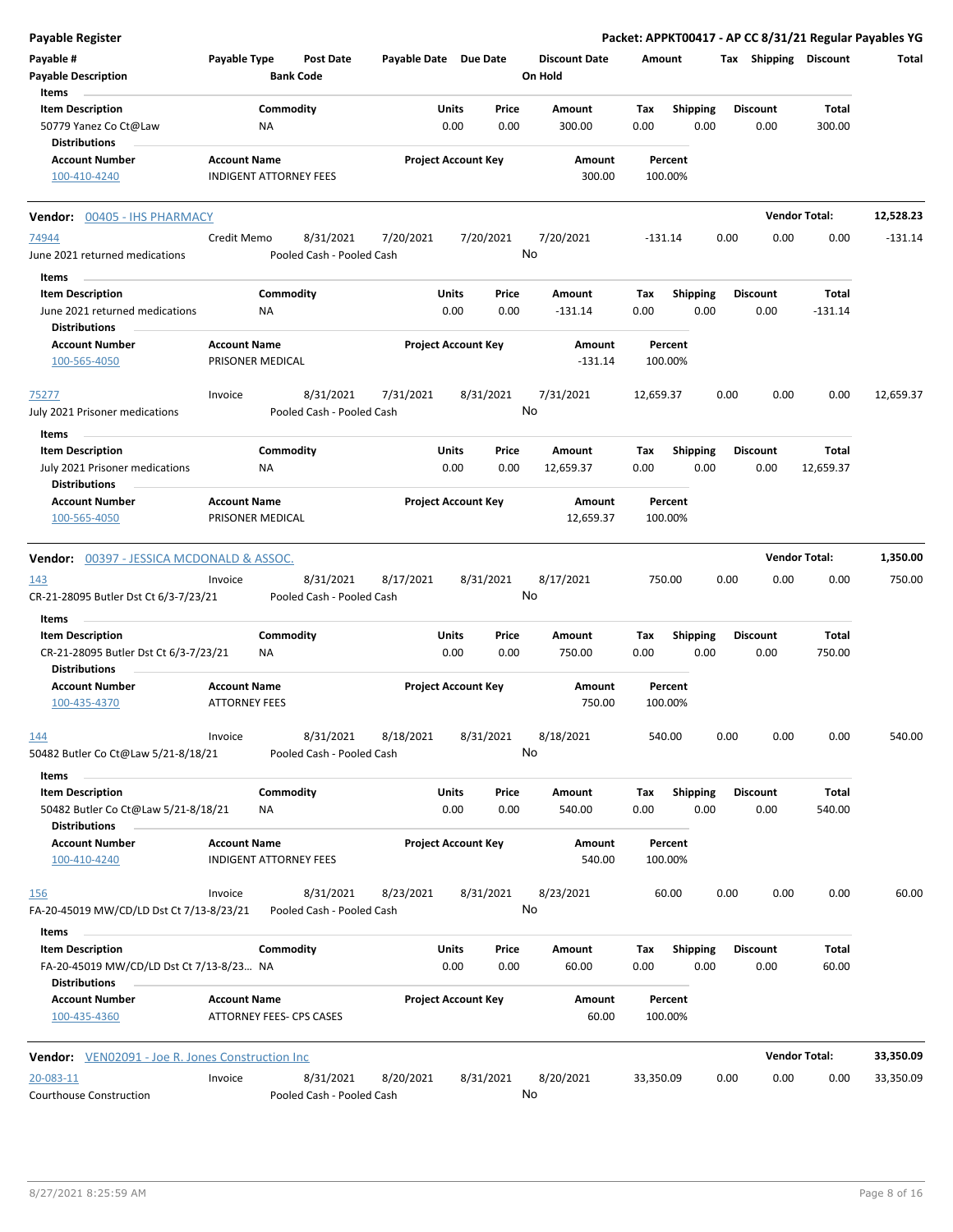| <b>Payable Register</b>                            |                                                      |                                        |                       |                            |               |                                 |             |                         |      |                         | Packet: APPKT00417 - AP CC 8/31/21 Regular Payables YG |           |
|----------------------------------------------------|------------------------------------------------------|----------------------------------------|-----------------------|----------------------------|---------------|---------------------------------|-------------|-------------------------|------|-------------------------|--------------------------------------------------------|-----------|
| Payable #<br><b>Payable Description</b>            | Payable Type                                         | <b>Post Date</b><br><b>Bank Code</b>   | Payable Date Due Date |                            |               | <b>Discount Date</b><br>On Hold | Amount      |                         |      |                         | Tax Shipping Discount                                  | Total     |
| Items<br><b>Item Description</b>                   | Commodity                                            |                                        |                       | Units                      | Price         | Amount                          | Tax         | <b>Shipping</b>         |      | <b>Discount</b>         | Total                                                  |           |
| Courthouse Construction<br><b>Distributions</b>    | <b>NA</b>                                            |                                        |                       | 0.00                       | 0.00          | 33,350.09                       | 0.00        | 0.00                    |      | 0.00                    | 33,350.09                                              |           |
| <b>Account Number</b>                              | <b>Account Name</b>                                  |                                        |                       | <b>Project Account Key</b> |               | Amount                          |             | Percent                 |      |                         |                                                        |           |
| 690-669-1650                                       | <b>CONSTRUCTION</b>                                  |                                        |                       |                            |               | 33,350.09                       |             | 100.00%                 |      |                         |                                                        |           |
| Vendor: 00541 - KIRBY, SHELLY                      |                                                      |                                        |                       |                            |               |                                 |             |                         |      |                         | <b>Vendor Total:</b>                                   | 60.00     |
| 069478<br>Windom mowing 8/23/21                    | Invoice                                              | 8/31/2021<br>Pooled Cash - Pooled Cash | 8/23/2021             | 8/31/2021                  |               | 8/23/2021<br>No                 |             | 60.00                   | 0.00 | 0.00                    | 0.00                                                   | 60.00     |
| Items<br><b>Item Description</b>                   | Commodity                                            |                                        |                       | Units                      | Price         | Amount                          | Tax         |                         |      | <b>Discount</b>         | Total                                                  |           |
| Windom mowing 8/23/21<br><b>Distributions</b>      | ΝA                                                   |                                        |                       | 0.00                       | 0.00          | 60.00                           | 0.00        | <b>Shipping</b><br>0.00 |      | 0.00                    | 60.00                                                  |           |
| <b>Account Number</b>                              | <b>Account Name</b>                                  |                                        |                       | <b>Project Account Key</b> |               | Amount                          |             | Percent                 |      |                         |                                                        |           |
| 100-515-4502                                       | LAWN MAINTENANCE                                     |                                        |                       |                            |               | 60.00                           |             | 100.00%                 |      |                         |                                                        |           |
| <b>Vendor: 00239 - L &amp; L A/C-ELECTRICAL</b>    |                                                      |                                        |                       |                            |               |                                 |             |                         |      |                         | <b>Vendor Total:</b>                                   | 386.00    |
| 3414<br>S Annex 3 light fixtures                   | Invoice                                              | 8/31/2021<br>Pooled Cash - Pooled Cash | 8/10/2021             | 8/31/2021                  |               | 8/10/2021<br>No                 |             | 226.00                  | 0.00 | 0.00                    | 0.00                                                   | 226.00    |
| Items<br><b>Item Description</b>                   | Commodity                                            |                                        |                       | Units                      | Price         | Amount                          | Tax         | <b>Shipping</b>         |      | <b>Discount</b>         | Total                                                  |           |
| S Annex 3 light fixtures<br><b>Distributions</b>   | ΝA                                                   |                                        |                       | 0.00                       | 0.00          | 226.00                          | 0.00        | 0.00                    |      | 0.00                    | 226.00                                                 |           |
| <b>Account Number</b><br>100-513-4500              | <b>Account Name</b><br><b>R&amp;M BUILDING</b>       |                                        |                       | <b>Project Account Key</b> |               | Amount<br>226.00                |             | Percent<br>100.00%      |      |                         |                                                        |           |
| 3531<br>S Annex AC service call                    | Invoice                                              | 8/31/2021<br>Pooled Cash - Pooled Cash | 8/23/2021             | 8/31/2021                  |               | 8/23/2021<br>No                 |             | 160.00                  | 0.00 | 0.00                    | 0.00                                                   | 160.00    |
| Items                                              |                                                      |                                        |                       |                            |               |                                 |             |                         |      |                         |                                                        |           |
| <b>Item Description</b><br>S Annex AC service call | Commodity<br>NA                                      |                                        |                       | Units<br>0.00              | Price<br>0.00 | Amount<br>160.00                | Tax<br>0.00 | <b>Shipping</b><br>0.00 |      | <b>Discount</b><br>0.00 | Total<br>160.00                                        |           |
| <b>Distributions</b><br><b>Account Number</b>      | <b>Account Name</b>                                  |                                        |                       | <b>Project Account Key</b> |               | Amount                          |             | Percent                 |      |                         |                                                        |           |
| 100-513-4500                                       | <b>R&amp;M BUILDING</b>                              |                                        |                       |                            |               | 160.00                          |             | 100.00%                 |      |                         |                                                        |           |
| Vendor: 00509 - LIFEPROTECTION SPRINKLER LLC       |                                                      |                                        |                       |                            |               |                                 |             |                         |      |                         | <b>Vendor Total:</b>                                   | 29,272.50 |
| <u>8</u><br>Courthouse construction                | Invoice                                              | 8/31/2021<br>Pooled Cash - Pooled Cash | 8/20/2021             | 8/31/2021                  |               | 8/20/2021<br>No                 | 29,272.50   |                         | 0.00 | 0.00                    | 0.00                                                   | 29,272.50 |
| Items<br><b>Item Description</b>                   | Commodity                                            |                                        |                       | Units                      | Price         | Amount                          | Tax         | <b>Shipping</b>         |      | <b>Discount</b>         | Total                                                  |           |
| Courthouse construction<br><b>Distributions</b>    | ΝA                                                   |                                        |                       | 0.00                       | 0.00          | 29,272.50                       | 0.00        | 0.00                    |      | 0.00                    | 29,272.50                                              |           |
| <b>Account Number</b><br>690-669-1650              | <b>Account Name</b><br>CONSTRUCTION                  |                                        |                       | <b>Project Account Key</b> |               | Amount<br>29,272.50             |             | Percent<br>100.00%      |      |                         |                                                        |           |
| <b>Vendor:</b> 00532 - PARHAM, WILLIAM             |                                                      |                                        |                       |                            |               |                                 |             |                         |      |                         | <b>Vendor Total:</b>                                   | 900.00    |
| <b>INV0002902</b>                                  | Invoice                                              | 8/31/2021                              | 8/18/2021             | 8/31/2021                  |               | 8/18/2021                       |             | 300.00                  | 0.00 | 0.00                    | 0.00                                                   | 300.00    |
| 50827 Modano Co Ct@Law                             |                                                      | Pooled Cash - Pooled Cash              |                       |                            |               | No                              |             |                         |      |                         |                                                        |           |
| Items<br><b>Item Description</b>                   | Commodity                                            |                                        |                       | Units                      | Price         | Amount                          | Tax         | <b>Shipping</b>         |      | <b>Discount</b>         | Total                                                  |           |
| 50827 Modano Co Ct@Law<br><b>Distributions</b>     | NA                                                   |                                        |                       | 0.00                       | 0.00          | 300.00                          | 0.00        | 0.00                    |      | 0.00                    | 300.00                                                 |           |
| <b>Account Number</b><br>100-410-4240              | <b>Account Name</b><br><b>INDIGENT ATTORNEY FEES</b> |                                        |                       | <b>Project Account Key</b> |               | Amount<br>300.00                |             | Percent<br>100.00%      |      |                         |                                                        |           |
| <b>INV0002903</b><br>50716 Lynn Co Ct@Law          | Invoice                                              | 8/31/2021<br>Pooled Cash - Pooled Cash | 8/18/2021             | 8/31/2021                  |               | 8/18/2021<br>No                 |             | 300.00                  | 0.00 | 0.00                    | 0.00                                                   | 300.00    |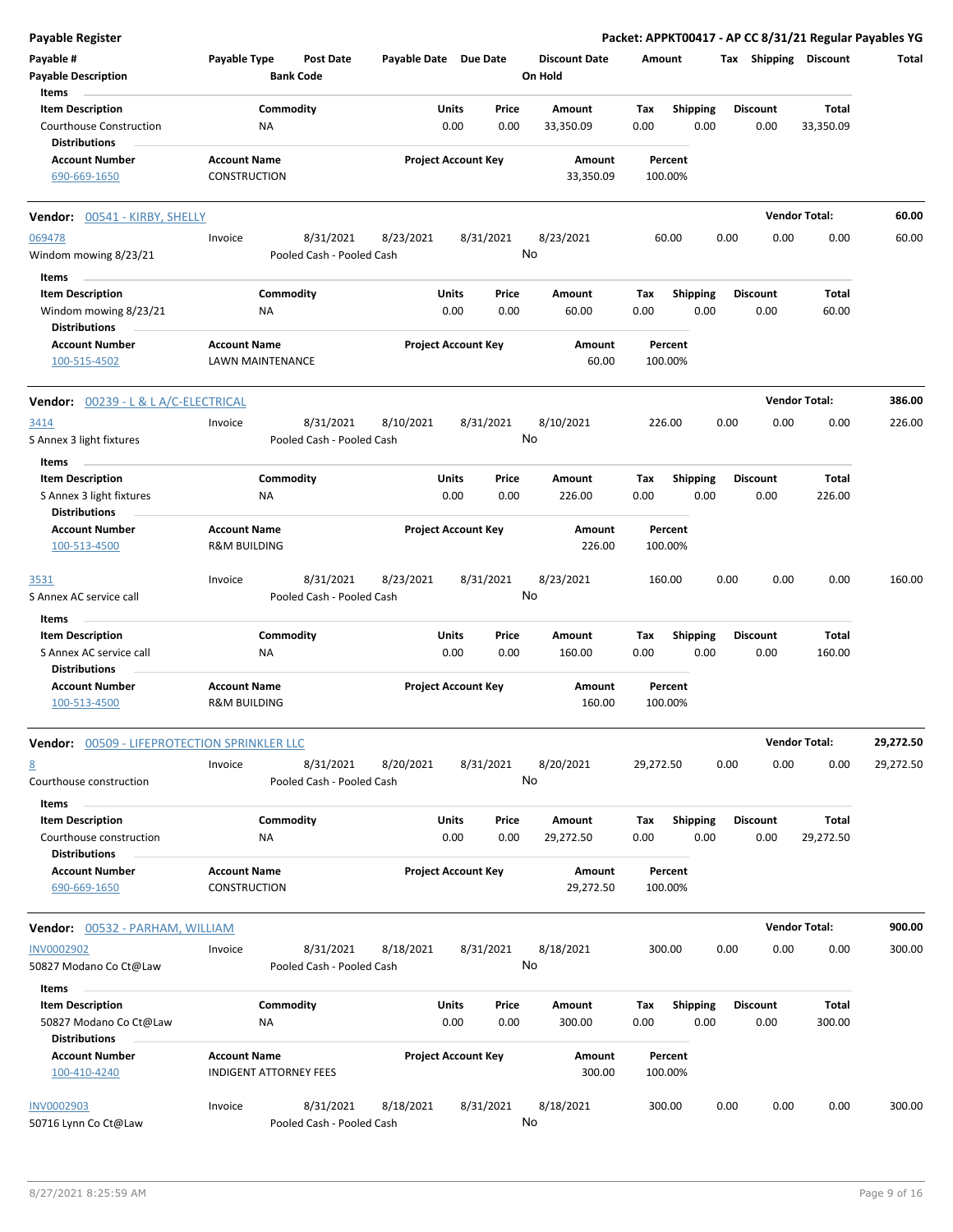| <b>Payable Register</b>                                                                      |                                     |                                |                                        |                       |                      |                            |                                 |             |                          |      |                         | Packet: APPKT00417 - AP CC 8/31/21 Regular Payables YG |          |
|----------------------------------------------------------------------------------------------|-------------------------------------|--------------------------------|----------------------------------------|-----------------------|----------------------|----------------------------|---------------------------------|-------------|--------------------------|------|-------------------------|--------------------------------------------------------|----------|
| Payable #<br><b>Payable Description</b>                                                      | Payable Type                        | <b>Bank Code</b>               | <b>Post Date</b>                       | Payable Date Due Date |                      |                            | <b>Discount Date</b><br>On Hold | Amount      |                          |      | Tax Shipping Discount   |                                                        | Total    |
| Items<br><b>Item Description</b><br>50716 Lynn Co Ct@Law<br><b>Distributions</b>             |                                     | Commodity<br>ΝA                |                                        |                       | Units<br>0.00        | Price<br>0.00              | Amount<br>300.00                | Tax<br>0.00 | <b>Shipping</b><br>0.00  |      | <b>Discount</b><br>0.00 | Total<br>300.00                                        |          |
| <b>Account Number</b><br>100-410-4240                                                        | <b>Account Name</b>                 | <b>INDIGENT ATTORNEY FEES</b>  |                                        |                       |                      | <b>Project Account Key</b> | Amount<br>300.00                |             | Percent<br>100.00%       |      |                         |                                                        |          |
| <b>INV0002904</b><br>50579 Kibble Co Ct@Law                                                  | Invoice                             |                                | 8/31/2021<br>Pooled Cash - Pooled Cash | 8/20/2021             |                      | 8/31/2021                  | 8/20/2021<br>No                 |             | 300.00                   | 0.00 | 0.00                    | 0.00                                                   | 300.00   |
| Items<br><b>Item Description</b><br>50579 Kibble Co Ct@Law<br><b>Distributions</b>           |                                     | Commodity<br>ΝA                |                                        |                       | Units<br>0.00        | Price<br>0.00              | Amount<br>300.00                | Tax<br>0.00 | <b>Shipping</b><br>0.00  |      | <b>Discount</b><br>0.00 | Total<br>300.00                                        |          |
| <b>Account Number</b><br>100-410-4240                                                        | <b>Account Name</b>                 | <b>INDIGENT ATTORNEY FEES</b>  |                                        |                       |                      | <b>Project Account Key</b> | Amount<br>300.00                |             | Percent<br>100.00%       |      |                         |                                                        |          |
| Vendor: 00469 - PAT'S PUMP SERVICE                                                           |                                     |                                |                                        |                       |                      |                            |                                 |             |                          |      |                         | <b>Vendor Total:</b>                                   | 1,160.00 |
| 3012<br>Courthouse porta-potty                                                               | Invoice                             |                                | 8/31/2021<br>Pooled Cash - Pooled Cash | 8/15/2021             |                      | 8/31/2021                  | 8/15/2021<br>No                 | 1,160.00    |                          | 0.00 | 0.00                    | 0.00                                                   | 1,160.00 |
| Items<br><b>Item Description</b><br>Courthouse porta-potty<br><b>Distributions</b>           |                                     | Commodity<br>NA                |                                        |                       | Units<br>0.00        | Price<br>0.00              | Amount<br>1,160.00              | Tax<br>0.00 | <b>Shipping</b><br>0.00  |      | <b>Discount</b><br>0.00 | Total<br>1,160.00                                      |          |
| <b>Account Number</b><br>690-669-1650                                                        | <b>Account Name</b><br>CONSTRUCTION |                                |                                        |                       |                      | <b>Project Account Key</b> | Amount<br>1,160.00              |             | Percent<br>100.00%       |      |                         |                                                        |          |
| <b>Vendor: 00831 - PRICE PROCTOR &amp; ASSOC LLP</b>                                         |                                     |                                |                                        |                       |                      |                            |                                 |             |                          |      |                         | <b>Vendor Total:</b>                                   | 750.00   |
| 5880<br>CR-21-28099-1 Obrien eval                                                            | Invoice                             |                                | 8/31/2021<br>Pooled Cash - Pooled Cash | 8/25/2021             |                      | 8/31/2021                  | 8/25/2021<br>No                 |             | 750.00                   | 0.00 | 0.00                    | 0.00                                                   | 750.00   |
| Items<br><b>Item Description</b><br>CR-21-28099-1 Obrien eval                                |                                     | Commodity<br>ΝA                |                                        |                       | Units<br>0.00        | Price<br>0.00              | Amount<br>750.00                | Tax<br>0.00 | <b>Shipping</b><br>0.00  |      | <b>Discount</b><br>0.00 | Total<br>750.00                                        |          |
| <b>Distributions</b><br><b>Account Number</b><br>100-435-4420                                | <b>Account Name</b>                 |                                | OTHER PROFESSIONAL SERV.               |                       |                      | <b>Project Account Key</b> | Amount<br>750.00                |             | Percent<br>100.00%       |      |                         |                                                        |          |
| Vendor: 00319 - RED RIVER TRUCK REPAIR                                                       |                                     |                                |                                        |                       |                      |                            |                                 |             |                          |      |                         | <b>Vendor Total:</b>                                   | 26.90    |
| 867385<br>Pct 2 cable shift adapter                                                          | Invoice                             |                                | 8/31/2021<br>Pooled Cash - Pooled Cash | 8/18/2021             |                      | 8/31/2021                  | 8/18/2021<br>No                 |             | 13.90                    | 0.00 | 13.00                   | 0.00                                                   | 26.90    |
| Items<br><b>Item Description</b><br>Pct 2 cable shift adapter<br><b>Distributions</b>        |                                     | Commodity<br>Goods             |                                        |                       | Units<br>2.00        | Price<br>6.95              | Amount<br>13.90                 | Tax<br>0.00 | <b>Shipping</b><br>13.00 |      | <b>Discount</b><br>0.00 | Total<br>26.90                                         |          |
| <b>Account Number</b><br>220-622-4580                                                        | <b>Account Name</b>                 | <b>R&amp;M MACHINERY PARTS</b> |                                        |                       |                      | <b>Project Account Key</b> | Amount<br>26.90                 |             | Percent<br>100.00%       |      |                         |                                                        |          |
| Vendor: 00289 - RELIANT                                                                      |                                     |                                |                                        |                       |                      |                            |                                 |             |                          |      |                         | <b>Vendor Total:</b>                                   | 501.71   |
| 114 009 127 966 4<br>#6 730 596-1 Windom 7/20-8/18/21                                        | Invoice                             |                                | 8/31/2021<br>Pooled Cash - Pooled Cash | 8/20/2021             |                      | 8/31/2021                  | 8/20/2021<br>No                 |             | 382.50                   | 0.00 | 0.00                    | 0.00                                                   | 382.50   |
| Items<br><b>Item Description</b><br>#6 730 596-1 Windom 7/20-8/18/21<br><b>Distributions</b> |                                     | Commodity<br>ΝA                |                                        |                       | <b>Units</b><br>0.00 | Price<br>0.00              | Amount<br>382.50                | Tax<br>0.00 | Shipping<br>0.00         |      | <b>Discount</b><br>0.00 | Total<br>382.50                                        |          |
| <b>Account Number</b><br>100-515-4400                                                        | <b>Account Name</b>                 | UTILITIES ELECTRICITY          |                                        |                       |                      | <b>Project Account Key</b> | Amount<br>382.50                |             | Percent<br>100.00%       |      |                         |                                                        |          |
| 116 008 713 380 8<br>#6 878 909-8 Windom gdlight 7/20-8/18/21                                | Invoice                             |                                | 8/31/2021<br>Pooled Cash - Pooled Cash | 8/23/2021             |                      | 8/31/2021                  | 8/23/2021<br>No                 |             | 27.79                    | 0.00 | 0.00                    | 0.00                                                   | 27.79    |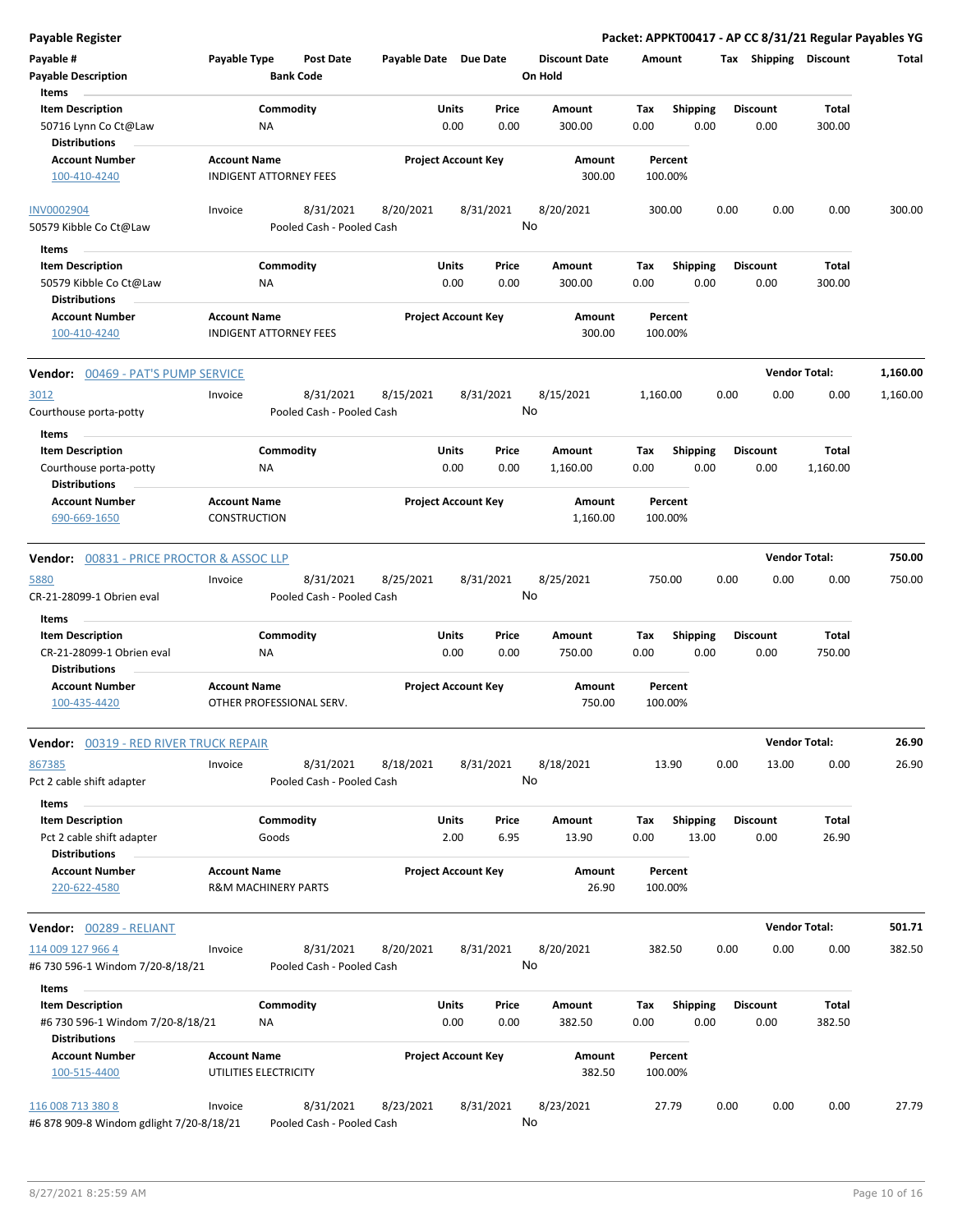| <b>Payable Register</b>                                           |                                                |                                        |                            |       |           |                                 |                    |                 |      |                       |                      | Packet: APPKT00417 - AP CC 8/31/21 Regular Payables YG |
|-------------------------------------------------------------------|------------------------------------------------|----------------------------------------|----------------------------|-------|-----------|---------------------------------|--------------------|-----------------|------|-----------------------|----------------------|--------------------------------------------------------|
| Payable #<br><b>Payable Description</b>                           | Payable Type                                   | <b>Post Date</b><br><b>Bank Code</b>   | Payable Date Due Date      |       |           | <b>Discount Date</b><br>On Hold | Amount             |                 |      | Tax Shipping Discount |                      | Total                                                  |
| Items                                                             |                                                |                                        |                            |       |           |                                 |                    |                 |      |                       |                      |                                                        |
| <b>Item Description</b>                                           |                                                | Commodity                              |                            | Units | Price     | Amount                          | Tax                | <b>Shipping</b> |      | <b>Discount</b>       | Total                |                                                        |
| #6 878 909-8 Windom gdlight 7/20-8/18/ NA<br><b>Distributions</b> |                                                |                                        |                            | 0.00  | 0.00      | 27.79                           | 0.00               | 0.00            |      | 0.00                  | 27.79                |                                                        |
| <b>Account Number</b>                                             | <b>Account Name</b>                            |                                        | <b>Project Account Key</b> |       |           | Amount                          | Percent            |                 |      |                       |                      |                                                        |
| 100-515-4400                                                      | UTILITIES ELECTRICITY                          |                                        |                            |       |           | 27.79                           | 100.00%            |                 |      |                       |                      |                                                        |
| 303 002 764 354 7                                                 | Invoice                                        | 8/31/2021                              | 8/20/2021                  |       | 8/31/2021 | 8/20/2021                       | 21.26              |                 | 0.00 | 0.00                  | 0.00                 | 21.26                                                  |
| #12 434 984-6 Rec Rd3/FM 273 7/16-8/16/21                         |                                                | Pooled Cash - Pooled Cash              |                            |       |           | No                              |                    |                 |      |                       |                      |                                                        |
| Items                                                             |                                                |                                        |                            |       |           |                                 |                    |                 |      |                       |                      |                                                        |
| <b>Item Description</b>                                           |                                                | Commodity                              |                            | Units | Price     | Amount                          | Tax                | <b>Shipping</b> |      | <b>Discount</b>       | Total                |                                                        |
| #12 434 984-6 Rec Rd3/FM 273 7/16-8/16 NA<br><b>Distributions</b> |                                                |                                        |                            | 0.00  | 0.00      | 21.26                           | 0.00               | 0.00            |      | 0.00                  | 21.26                |                                                        |
| <b>Account Number</b>                                             | <b>Account Name</b>                            |                                        | <b>Project Account Key</b> |       |           | Amount                          | Percent            |                 |      |                       |                      |                                                        |
| 240-624-4400                                                      | UTILITY ELECTRICITY                            |                                        |                            |       |           | 21.26                           | 100.00%            |                 |      |                       |                      |                                                        |
| 303 002 764 355 4<br>#12 434 985-3 1369 Hwy 56 7/16-8/16/21       | Invoice                                        | 8/31/2021<br>Pooled Cash - Pooled Cash | 8/20/2021                  |       | 8/31/2021 | 8/20/2021<br>No                 | 70.16              |                 | 0.00 | 0.00                  | 0.00                 | 70.16                                                  |
| Items                                                             |                                                |                                        |                            |       |           |                                 |                    |                 |      |                       |                      |                                                        |
| <b>Item Description</b>                                           |                                                | Commodity                              |                            | Units | Price     | Amount                          | Tax                | Shipping        |      | <b>Discount</b>       | Total                |                                                        |
| #12 434 985-3 1369 Hwy 56 7/16-8/16/21 NA<br><b>Distributions</b> |                                                |                                        |                            | 0.00  | 0.00      | 70.16                           | 0.00               | 0.00            |      | 0.00                  | 70.16                |                                                        |
| <b>Account Number</b><br>240-624-4400                             | <b>Account Name</b><br>UTILITY ELECTRICITY     |                                        | <b>Project Account Key</b> |       |           | Amount<br>70.16                 | Percent<br>100.00% |                 |      |                       |                      |                                                        |
| Vendor: 00496 - SAGE CONCRETE, LLC                                |                                                |                                        |                            |       |           |                                 |                    |                 |      |                       | <b>Vendor Total:</b> | 15,307.85                                              |
| 167                                                               | Invoice                                        | 8/31/2021                              | 8/20/2021                  |       | 8/31/2021 | 8/20/2021                       | 15,307.85          |                 | 0.00 | 0.00                  | 0.00                 | 15,307.85                                              |
| Courthouse construction                                           |                                                | Pooled Cash - Pooled Cash              |                            |       |           | No                              |                    |                 |      |                       |                      |                                                        |
| Items<br><b>Item Description</b>                                  |                                                | Commodity                              |                            | Units | Price     | Amount                          | Tax                | <b>Shipping</b> |      | <b>Discount</b>       | Total                |                                                        |
| Courthouse construction<br>Distributions                          |                                                | <b>NA</b>                              |                            | 0.00  | 0.00      | 15,307.85                       | 0.00               | 0.00            |      | 0.00                  | 15,307.85            |                                                        |
| <b>Account Number</b><br>690-669-1650                             | <b>Account Name</b><br><b>CONSTRUCTION</b>     |                                        | <b>Project Account Key</b> |       |           | Amount<br>15,307.85             | Percent<br>100.00% |                 |      |                       |                      |                                                        |
| Vendor: 00465 - SPRINT                                            |                                                |                                        |                            |       |           |                                 |                    |                 |      | <b>Vendor Total:</b>  |                      | 149.08                                                 |
| 700059508-039<br>Sheriff internet 7/17-8/16/21                    | Invoice                                        | 8/31/2021<br>Pooled Cash - Pooled Cash | 8/20/2021                  |       | 8/31/2021 | 8/20/2021<br>No                 | 149.08             |                 | 0.00 | 0.00                  | 0.00                 | 149.08                                                 |
| Items                                                             |                                                |                                        |                            |       |           |                                 |                    |                 |      |                       |                      |                                                        |
| <b>Item Description</b>                                           |                                                | Commodity                              |                            | Units | Price     | Amount                          | Tax                | <b>Shipping</b> |      | <b>Discount</b>       | Total                |                                                        |
| Sheriff internet 7/17-8/16/21<br><b>Distributions</b>             |                                                | ΝA                                     |                            | 0.00  | 0.00      | 149.08                          | 0.00               | 0.00            |      | 0.00                  | 149.08               |                                                        |
| <b>Account Number</b><br>100-560-4210                             | <b>Account Name</b><br><b>INTERNET SERVICE</b> |                                        | <b>Project Account Key</b> |       |           | Amount<br>149.08                | Percent<br>100.00% |                 |      |                       |                      |                                                        |
| Vendor: VEN02295 - Texarkana Mack Sales, Inc.                     |                                                |                                        |                            |       |           |                                 |                    |                 |      |                       | <b>Vendor Total:</b> | 27,987.30                                              |
| 222557                                                            | Invoice                                        | 8/31/2021                              | 8/19/2021                  |       | 8/31/2021 | 8/19/2021                       | 27,987.30          |                 | 0.00 | 0.00                  | 0.00                 | 27,987.30                                              |
| Pct 104 Mack repair                                               |                                                | Pooled Cash - Pooled Cash              |                            |       |           | No                              |                    |                 |      |                       |                      |                                                        |
| Items<br><b>Item Description</b>                                  |                                                | Commodity                              |                            | Units | Price     | Amount                          | Tax                | Shipping        |      | <b>Discount</b>       | Total                |                                                        |
| Pct 104 Mack repair<br><b>Distributions</b>                       |                                                | NA                                     |                            | 0.00  | 0.00      | 27,987.30                       | 0.00               | 0.00            |      | 0.00                  | 27,987.30            |                                                        |
| <b>Account Number</b><br>210-621-4580                             | <b>Account Name</b>                            | <b>R&amp;M MACHINERY PARTS</b>         | <b>Project Account Key</b> |       |           | Amount<br>27,987.30             | Percent<br>100.00% |                 |      |                       |                      |                                                        |
| Vendor: 00265 - TEXHOMA LIMESTONE, INC.                           |                                                |                                        |                            |       |           |                                 |                    |                 |      |                       | <b>Vendor Total:</b> | 1,859.88                                               |
| 8522                                                              | Invoice                                        | 8/31/2021                              | 8/23/2021                  |       | 8/31/2021 | 8/23/2021                       | 1,859.88           |                 | 0.00 | 0.00                  | 0.00                 | 1,859.88                                               |
| Pct 4 Rock & Gravel-hauling 8/6-21/21                             |                                                | Pooled Cash - Pooled Cash              |                            |       |           | No                              |                    |                 |      |                       |                      |                                                        |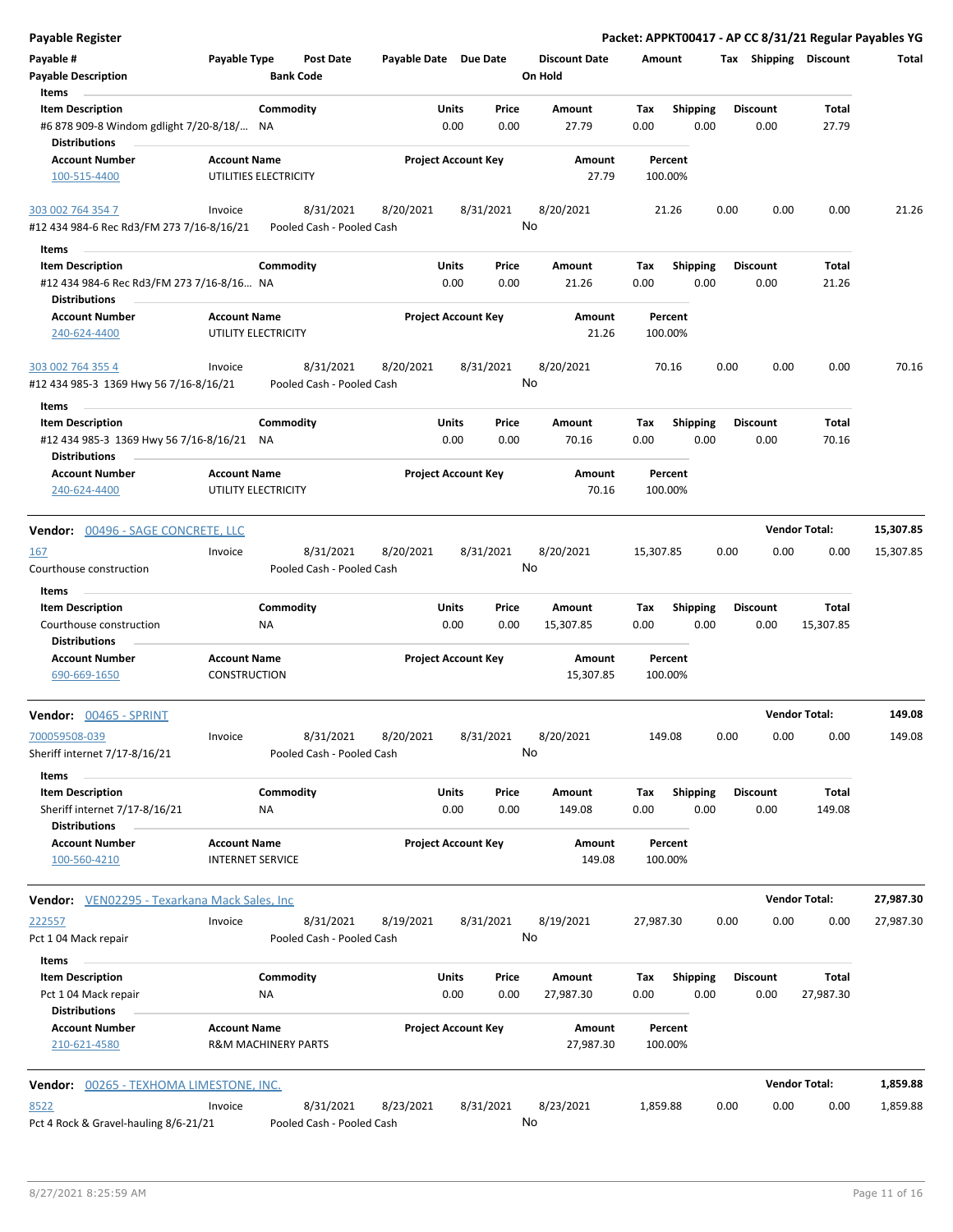| <b>Payable Register</b>                                       |                                                  |                  |                           |                            |               |               |                                 |             |                         |      |                         | Packet: APPKT00417 - AP CC 8/31/21 Regular Payables YG |          |
|---------------------------------------------------------------|--------------------------------------------------|------------------|---------------------------|----------------------------|---------------|---------------|---------------------------------|-------------|-------------------------|------|-------------------------|--------------------------------------------------------|----------|
| Payable #<br><b>Payable Description</b>                       | Payable Type                                     | <b>Bank Code</b> | <b>Post Date</b>          | Payable Date Due Date      |               |               | <b>Discount Date</b><br>On Hold | Amount      |                         |      | Tax Shipping Discount   |                                                        | Total    |
| Items<br><b>Item Description</b>                              |                                                  | Commodity        |                           |                            | Units         | Price         | Amount                          | Tax         | <b>Shipping</b>         |      | <b>Discount</b>         | Total                                                  |          |
| Pct 4 Rock & Gravel-hauling 8/6-21/21<br><b>Distributions</b> |                                                  | ΝA               |                           |                            | 0.00          | 0.00          | 1,859.88                        | 0.00        | 0.00                    |      | 0.00                    | 1,859.88                                               |          |
| <b>Account Number</b><br>240-624-3410                         | <b>Account Name</b><br>R&B MAT. ROCK & GRAVEL    |                  |                           | <b>Project Account Key</b> |               |               | Amount<br>1,859.88              |             | Percent<br>100.00%      |      |                         |                                                        |          |
| <b>Vendor: 00467 - TEXOMACARE</b>                             |                                                  |                  |                           |                            |               |               |                                 |             |                         |      | <b>Vendor Total:</b>    |                                                        | 125.00   |
| 2355395                                                       | Invoice                                          |                  | 8/31/2021                 | 8/20/2021                  | 8/31/2021     |               | 8/20/2021                       |             | 125.00                  | 0.00 | 0.00                    | 0.00                                                   | 125.00   |
| #692876 Herrmann physical                                     |                                                  |                  | Pooled Cash - Pooled Cash |                            |               | No            |                                 |             |                         |      |                         |                                                        |          |
| Items                                                         |                                                  |                  |                           |                            |               |               |                                 |             |                         |      |                         |                                                        |          |
| <b>Item Description</b>                                       |                                                  | Commodity        |                           |                            | Units         | Price         | Amount                          | Tax         | <b>Shipping</b>         |      | <b>Discount</b>         | Total                                                  |          |
| #692876 Herrmann physical<br><b>Distributions</b>             |                                                  | ΝA               |                           |                            | 0.00          | 0.00          | 125.00                          | 0.00        | 0.00                    |      | 0.00                    | 125.00                                                 |          |
| <b>Account Number</b><br>100-560-2500                         | <b>Account Name</b><br><b>EMPLOYEE PHYSICALS</b> |                  |                           | <b>Project Account Key</b> |               |               | Amount<br>125.00                |             | Percent<br>100.00%      |      |                         |                                                        |          |
| Vendor: 00578 - TRIANGLE PLASTERING, LTD                      |                                                  |                  |                           |                            |               |               |                                 |             |                         |      | <b>Vendor Total:</b>    |                                                        | 4,275.00 |
| 43452                                                         | Invoice                                          |                  | 8/31/2021                 | 8/31/2021                  | 8/31/2021     |               | 8/31/2021                       | 4,275.00    |                         | 0.00 | 0.00                    | 0.00                                                   | 4,275.00 |
| Courthouse construction                                       |                                                  |                  | Pooled Cash - Pooled Cash |                            |               | No            |                                 |             |                         |      |                         |                                                        |          |
| Items                                                         |                                                  |                  |                           |                            |               |               |                                 |             |                         |      |                         |                                                        |          |
| <b>Item Description</b><br>Courthouse construction            |                                                  | Commodity<br>ΝA  |                           |                            | Units<br>0.00 | Price<br>0.00 | Amount<br>4,275.00              | Tax<br>0.00 | <b>Shipping</b><br>0.00 |      | <b>Discount</b><br>0.00 | Total<br>4,275.00                                      |          |
| <b>Distributions</b>                                          |                                                  |                  |                           |                            |               |               |                                 |             |                         |      |                         |                                                        |          |
| <b>Account Number</b>                                         | <b>Account Name</b>                              |                  |                           | <b>Project Account Key</b> |               |               | Amount                          |             | Percent                 |      |                         |                                                        |          |
| 690-669-1650                                                  | <b>CONSTRUCTION</b>                              |                  |                           |                            |               |               | 4,275.00                        |             | 100.00%                 |      |                         |                                                        |          |
| <b>Vendor: 00160 - TXU ENERGY</b>                             |                                                  |                  |                           |                            |               |               |                                 |             |                         |      | <b>Vendor Total:</b>    |                                                        | 61.86    |
| 054627814177                                                  | Invoice                                          |                  | 8/31/2021                 | 8/19/2021                  | 8/31/2021     |               | 8/19/2021                       |             | 34.33                   | 0.00 | 0.00                    | 0.00                                                   | 34.33    |
| #100063401102 Lake Fannin 7/20-8/17/21                        |                                                  |                  | Pooled Cash - Pooled Cash |                            |               | No            |                                 |             |                         |      |                         |                                                        |          |
|                                                               |                                                  |                  |                           |                            |               |               |                                 |             |                         |      |                         |                                                        |          |
| Items<br><b>Item Description</b>                              |                                                  | Commodity        |                           |                            | Units         | Price         | Amount                          | Tax         | <b>Shipping</b>         |      | <b>Discount</b>         | Total                                                  |          |
| #100063401102 Lake Fannin 7/20-8/17/21                        |                                                  | ΝA               |                           |                            | 0.00          | 0.00          | 34.33                           | 0.00        | 0.00                    |      | 0.00                    | 34.33                                                  |          |
| <b>Distributions</b>                                          |                                                  |                  |                           |                            |               |               |                                 |             |                         |      |                         |                                                        |          |
| <b>Account Number</b>                                         | <b>Account Name</b>                              |                  |                           | <b>Project Account Key</b> |               |               | Amount                          |             | Percent                 |      |                         |                                                        |          |
| 850-520-4400                                                  | UTILITIES ELECTRICITY                            |                  |                           |                            |               |               | 34.33                           |             | 100.00%                 |      |                         |                                                        |          |
| 055052753228                                                  | Invoice                                          |                  | 8/31/2021                 | 8/17/2021                  | 8/31/2021     |               | 8/17/2021                       |             | 27.53                   | 0.00 | 0.00                    | 0.00                                                   | 27.53    |
| #900011583831 S Annex 7/16-8/15/21                            |                                                  |                  | Pooled Cash - Pooled Cash |                            |               | No            |                                 |             |                         |      |                         |                                                        |          |
| Items                                                         |                                                  |                  |                           |                            |               |               |                                 |             |                         |      |                         |                                                        |          |
| <b>Item Description</b>                                       |                                                  | Commodity        |                           |                            | Units         | Price         | Amount                          | Tax         | Shipping                |      | <b>Discount</b>         | Total                                                  |          |
| #900011583831 S Annex 7/16-8/15/21                            |                                                  | NA               |                           |                            | 0.00          | 0.00          | 27.53                           | 0.00        | 0.00                    |      | 0.00                    | 27.53                                                  |          |
| <b>Distributions</b>                                          |                                                  |                  |                           |                            |               |               |                                 |             |                         |      |                         |                                                        |          |
| <b>Account Number</b>                                         | <b>Account Name</b>                              |                  |                           | <b>Project Account Key</b> |               |               | Amount                          |             | Percent                 |      |                         |                                                        |          |
| 100-513-4400                                                  | UTILITIES ELECTRICITY                            |                  |                           |                            |               |               | 27.53                           |             | 100.00%                 |      |                         |                                                        |          |
| <b>Vendor: 00521 - UPRIGHT INDUSTRIAL GROUP, INC</b>          |                                                  |                  |                           |                            |               |               |                                 |             |                         |      | <b>Vendor Total:</b>    |                                                        | 1,000.00 |
| 3705                                                          | Invoice                                          |                  | 8/31/2021                 | 8/19/2021                  | 8/31/2021     |               | 8/19/2021                       | 1,000.00    |                         | 0.00 | 0.00                    | 0.00                                                   | 1,000.00 |
| Courthouse scaffolding 7/9-8/5/21                             |                                                  |                  | Pooled Cash - Pooled Cash |                            |               | No            |                                 |             |                         |      |                         |                                                        |          |
| Items                                                         |                                                  |                  |                           |                            |               |               |                                 |             |                         |      |                         |                                                        |          |
| <b>Item Description</b>                                       |                                                  |                  |                           |                            | Units         | Price         | Amount                          | Tax         | <b>Shipping</b>         |      | <b>Discount</b>         | Total                                                  |          |
|                                                               |                                                  | Commodity        |                           |                            |               |               |                                 |             |                         |      |                         |                                                        |          |
| Courthouse scaffolding 7/9-8/5/21<br><b>Distributions</b>     |                                                  | NA               |                           |                            | 0.00          | 0.00          | 1,000.00                        | 0.00        | 0.00                    |      | 0.00                    | 1,000.00                                               |          |

**Vendor:**  $VEN02208 - Vaden's Acoustics & Drywall, Inc.$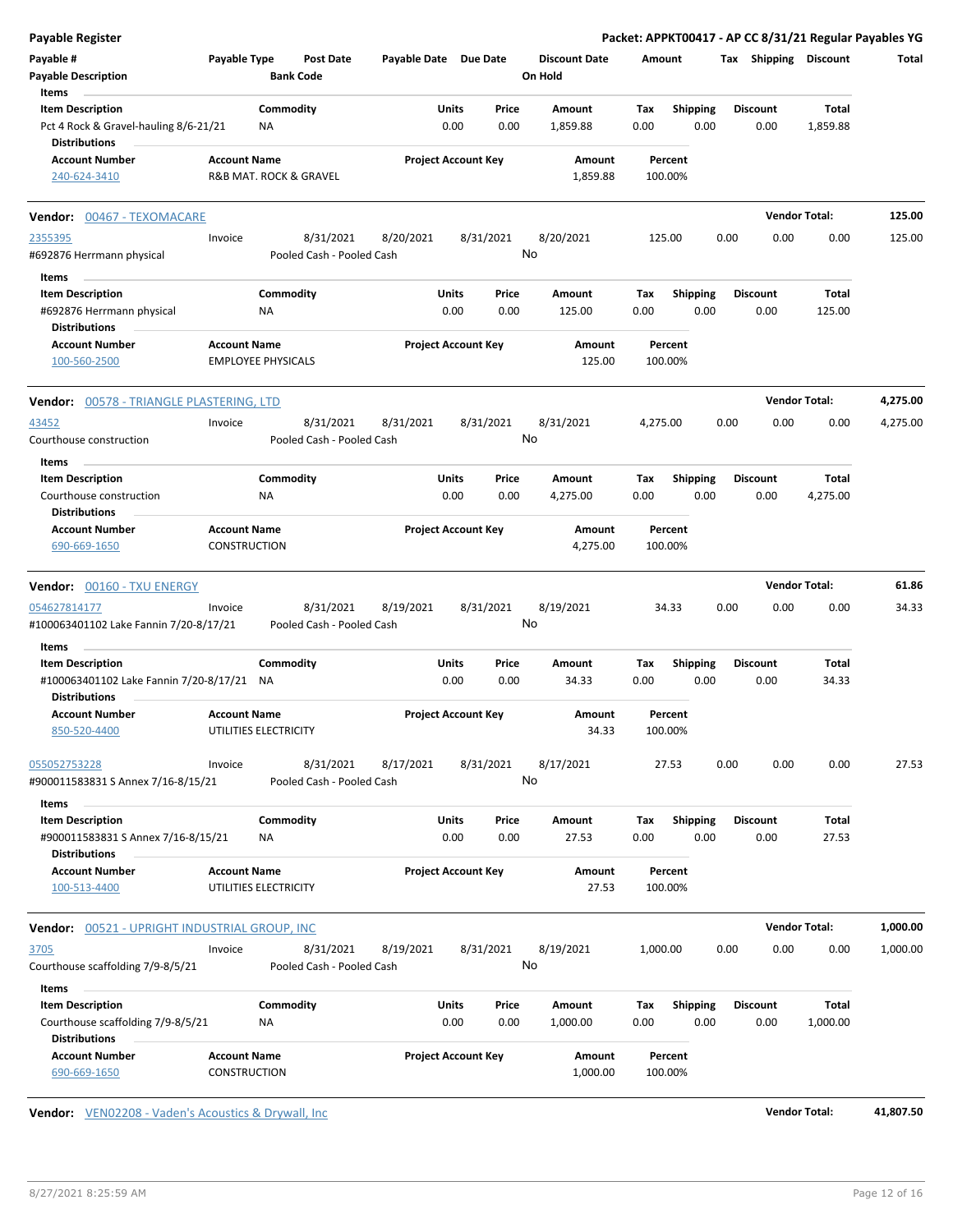| <b>Payable Register</b>                |                     |                               |                            |              |           |                      |           |                 |      |                      |                 | Packet: APPKT00417 - AP CC 8/31/21 Regular Payables YG |
|----------------------------------------|---------------------|-------------------------------|----------------------------|--------------|-----------|----------------------|-----------|-----------------|------|----------------------|-----------------|--------------------------------------------------------|
| Payable #                              | Payable Type        | <b>Post Date</b>              | <b>Payable Date</b>        | Due Date     |           | <b>Discount Date</b> | Amount    |                 | Tax  | Shipping             | <b>Discount</b> | Total                                                  |
| <b>Payable Description</b>             |                     | <b>Bank Code</b>              |                            |              |           | On Hold              |           |                 |      |                      |                 |                                                        |
| $6^{\circ}$                            | Invoice             | 8/31/2021                     | 8/20/2021                  |              | 8/31/2021 | 8/20/2021            | 41,807.50 |                 | 0.00 | 0.00                 | 0.00            | 41,807.50                                              |
| Courthouse construction                |                     | Pooled Cash - Pooled Cash     |                            |              |           | No                   |           |                 |      |                      |                 |                                                        |
| <b>Items</b>                           |                     |                               |                            |              |           |                      |           |                 |      |                      |                 |                                                        |
| <b>Item Description</b>                |                     | Commodity                     |                            | <b>Units</b> | Price     | Amount               | Tax       | <b>Shipping</b> |      | <b>Discount</b>      | <b>Total</b>    |                                                        |
| Courthouse construction                | <b>NA</b>           |                               |                            | 0.00         | 0.00      | 41,807.50            | 0.00      | 0.00            |      | 0.00                 | 41,807.50       |                                                        |
| <b>Distributions</b>                   |                     |                               |                            |              |           |                      |           |                 |      |                      |                 |                                                        |
| <b>Account Number</b>                  | <b>Account Name</b> |                               | <b>Project Account Key</b> |              |           | Amount               |           | Percent         |      |                      |                 |                                                        |
| 690-669-1650                           | <b>CONSTRUCTION</b> |                               |                            |              |           | 41,807.50            |           | 100.00%         |      |                      |                 |                                                        |
| <b>Vendor:</b> VEN02619 - Young, Nancy |                     |                               |                            |              |           |                      |           |                 |      | <b>Vendor Total:</b> |                 | 412.00                                                 |
| <b>INV0002900</b>                      | Invoice             | 8/31/2021                     | 8/23/2021                  | 8/31/2021    |           | 8/23/2021            |           | 412.00          | 0.00 | 0.00                 | 0.00            | 412.00                                                 |
| 9/7-10/21 travel- miles/meals          |                     | Pooled Cash - Pooled Cash     |                            |              |           | No                   |           |                 |      |                      |                 |                                                        |
| <b>Items</b>                           |                     |                               |                            |              |           |                      |           |                 |      |                      |                 |                                                        |
| <b>Item Description</b>                |                     | Commodity                     |                            | <b>Units</b> | Price     | Amount               | Tax       | <b>Shipping</b> |      | <b>Discount</b>      | <b>Total</b>    |                                                        |
| 9/7-10/21 travel- miles/meals          | <b>NA</b>           |                               |                            | 0.00         | 0.00      | 412.00               | 0.00      | 0.00            |      | 0.00                 | 412.00          |                                                        |
| <b>Distributions</b>                   |                     |                               |                            |              |           |                      |           |                 |      |                      |                 |                                                        |
| <b>Account Number</b>                  | <b>Account Name</b> |                               | <b>Project Account Key</b> |              |           | Amount               |           | Percent         |      |                      |                 |                                                        |
| 100-450-4270                           |                     | OUT OF COUNTY TRAVEL/TRAINING |                            |              |           | 412.00               |           | 100.00%         |      |                      |                 |                                                        |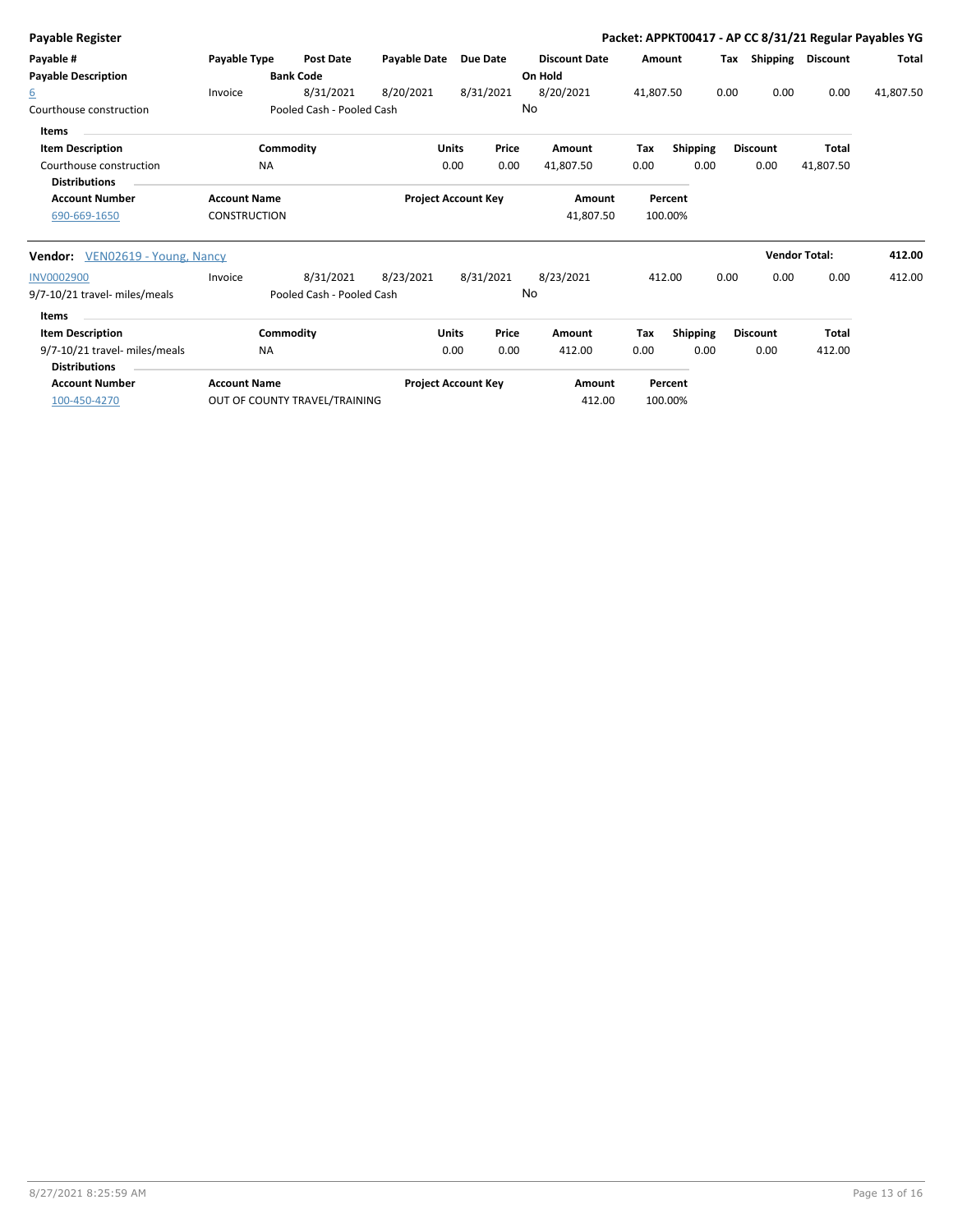## Payable Summary

| Type        | Count               | Gross      | Tax  | <b>Shipping</b> | <b>Discount</b> | Total      | <b>Manual Payment</b> | <b>Balance</b> |
|-------------|---------------------|------------|------|-----------------|-----------------|------------|-----------------------|----------------|
| Credit Memo |                     | $-131.14$  | 0.00 | 0.00            | 0.00            | $-131.14$  | 0.00                  | $-131.14$      |
| Invoice     | 70                  | 833.838.18 | 0.00 | 13.00           | 0.00            | 833,851.18 | 0.00                  | 833,851.18     |
|             | <b>Grand Total:</b> | 833,707.04 | 0.00 | 13.00           | 0.00            | 833,720.04 | 0.00                  | 833,720.04     |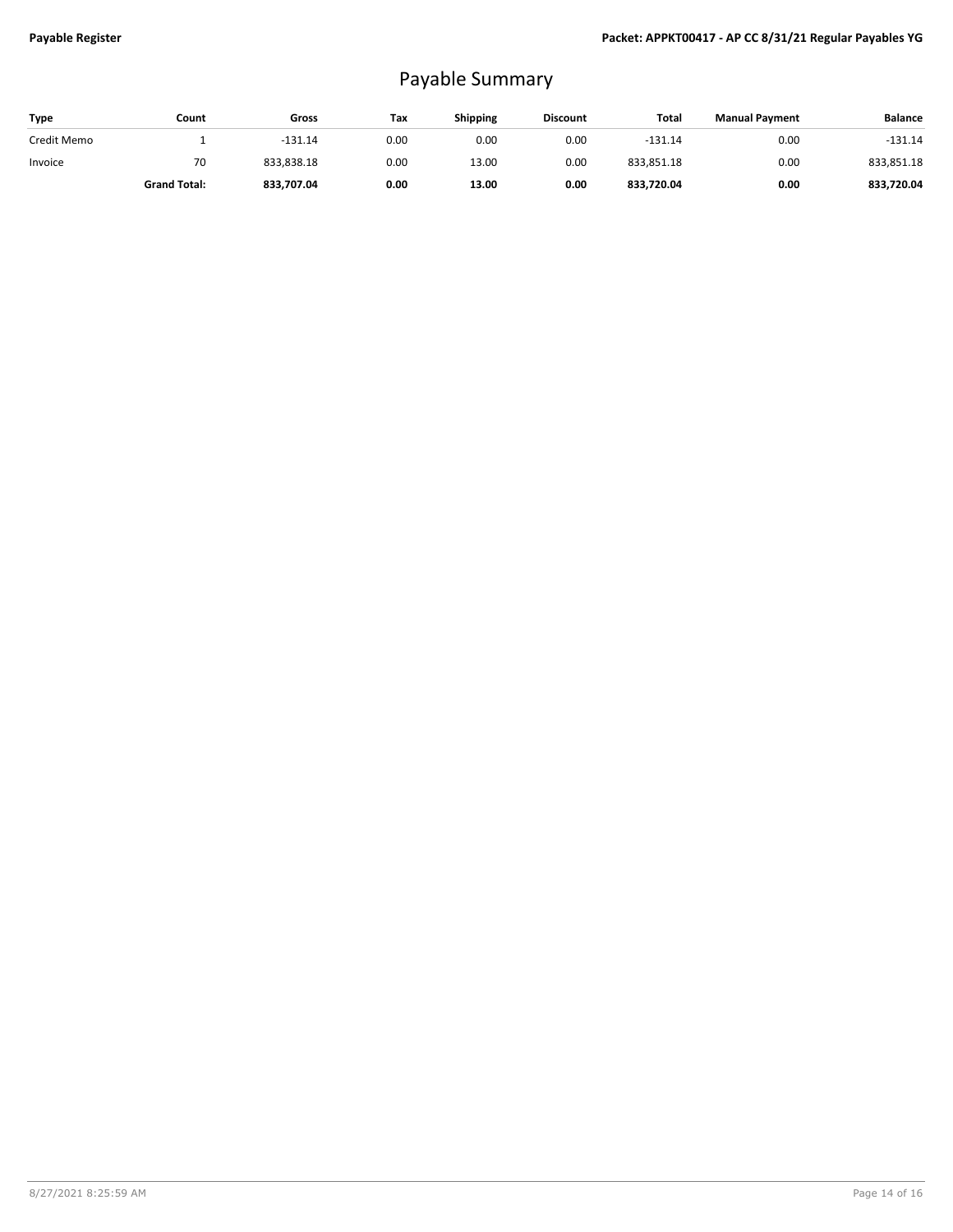## **Account Summary**

| Account                 | Name                                  |        | Amount                    |
|-------------------------|---------------------------------------|--------|---------------------------|
| 100-409-4060            | TAX APPRAISAL DISTRICT                |        | 96,486.00                 |
| 100-410-4240            | <b>INDIGENT ATTORNEY FEES</b>         |        | 2,140.00                  |
| 100-435-4360            | ATTORNEY FEES- CPS CASES              |        | 765.50                    |
| 100-435-4370            | <b>ATTORNEY FEES</b>                  |        | 6,705.53                  |
| 100-435-4390            | <b>INVESTIGATOR EXPENSE</b>           |        | 1,564.15                  |
| 100-435-4420            | OTHER PROFESSIONAL SERV.              |        | 2,827.50                  |
| 100-450-4270            | OUT OF COUNTY TRAVEL/TRAINING         |        | 544.00                    |
| 100-503-1070            | SALARY PART-TIME TECHNICIAN           |        | 900.00                    |
| 100-510-3150            | <b>COPIER RENTAL</b>                  |        | 40.00                     |
| 100-513-4400            | UTILITIES ELECTRICITY                 |        | 27.53                     |
| 100-513-4410            | UTILITIES GAS                         |        | 71.61                     |
| 100-513-4500            | <b>R&amp;M BUILDING</b>               |        | 386.00                    |
| 100-515-4400            | UTILITIES ELECTRICITY                 |        | 410.29                    |
| 100-515-4502            | LAWN MAINTENANCE                      |        | 60.00                     |
| 100-515-4503            | FIRE EXTINGUISHER INSPECTION          |        | 116.00                    |
| 100-518-4410            | UTILITIES GAS                         |        | 44.15                     |
| <u>100-560-2500</u>     | <b>EMPLOYEE PHYSICALS</b>             |        | 125.00                    |
| 100-560-4210            | <b>INTERNET SERVICE</b>               |        | 149.08                    |
| 100-560-4500            | R & M BUILDING                        |        | 932.46                    |
| 100-560-4540            | R & M AUTOMOBILES                     |        | 448.17                    |
| 100-565-4050            | PRISONER MEDICAL                      |        | 12,528.23                 |
|                         |                                       | Total: | 127,271.20                |
|                         |                                       |        |                           |
| <b>Account</b>          | Name                                  |        | Amount                    |
| 210-621-3410            | R&B MAT. ROCK & GRAVEL                |        | 6,767.31                  |
| 210-621-4060            | TAX APPRAISAL DISTRICT                |        | 5,546.21                  |
| 210-621-4580            | <b>R&amp;M MACHINERY PARTS</b>        |        | 28,071.30                 |
|                         |                                       | Total: | 40,384.82                 |
|                         |                                       |        |                           |
| Account                 | Name                                  |        | Amount                    |
| 220-622-3400            | <b>SHOP SUPPLIES</b>                  |        | 39.25                     |
| 220-622-4060            | TAX APPRAISAL DISTRICT                |        | 6,460.60                  |
| 220-622-4580            | <b>R&amp;M MACHINERY PARTS</b>        |        | 4,392.65                  |
|                         |                                       | Total: | 10,892.50                 |
|                         |                                       |        |                           |
| Account                 | Name                                  |        | Amount                    |
| 230-623-4060            | TAX APPRAISAL DISTRICT                |        | 9,690.91                  |
| 230-623-4503            | FIRE EXTINGUISHER INSPECTION          |        | 60.00                     |
| 230-623-4580            | <b>R&amp;M MACHINERY PARTS</b>        |        | 100.50                    |
| 230-623-4590            | R&M MACH. TIRES & TUBES               |        | 60.00                     |
|                         |                                       | Total: | 9,911.41                  |
|                         |                                       |        |                           |
| <b>Account</b>          | Name                                  |        | Amount                    |
| 240-624-3410            | <b>R&amp;B MAT. ROCK &amp; GRAVEL</b> |        | 6,035.52                  |
| 240-624-4060            | TAX APPRAISAL DISTRICT                |        | 5,516.28                  |
| 240-624-4400            | UTILITY ELECTRICITY                   |        | 91.42                     |
|                         |                                       | Total: | 11,643.22                 |
|                         |                                       |        |                           |
| Account<br>413-413-4420 | Name<br>OTHER PROFESSIONAL SERVICES   |        | <b>Amount</b><br>2,081.26 |
| 413-624-3440            | R&B MAT. ASPHALT/RD OIL               |        | 14,610.75                 |
|                         |                                       | Total: | 16,692.01                 |
|                         |                                       |        |                           |